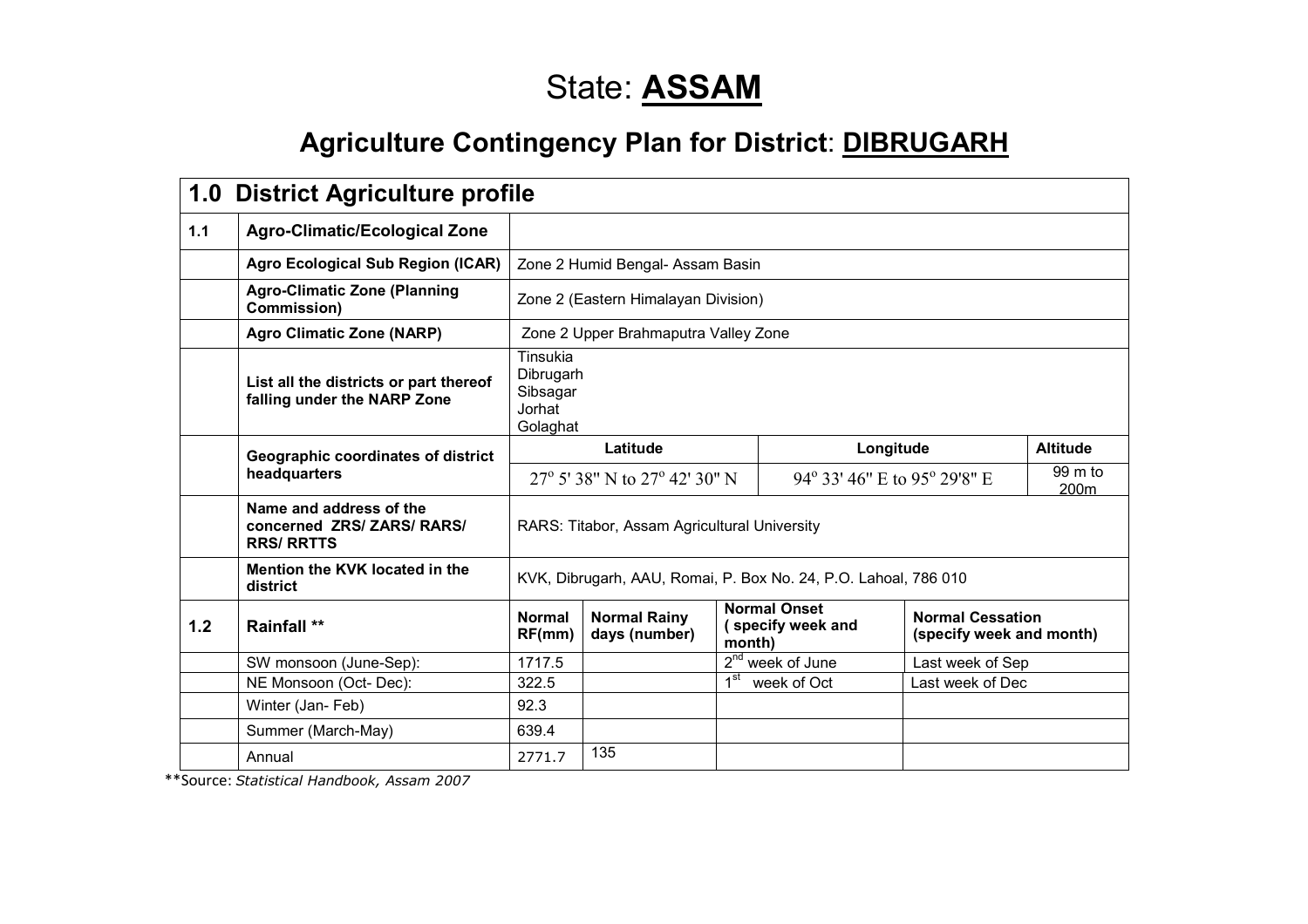| 1.3 | <b>Land Use</b><br>pattern of<br>the<br>district<br>(latest<br>statistics) | Geographical<br>area | <b>Forest</b><br>area | <b>Land under</b><br>non-<br>agricultural<br>use | Permanent  <br>pestures | <b>Cultivable</b><br>wasteland | Land<br>under<br>Misc.<br>tree<br><b>crops</b><br>and<br>groves | <b>Barren and</b><br>uncultivable<br>land | <b>Current</b><br>fallows | <b>Other</b><br>fallows |
|-----|----------------------------------------------------------------------------|----------------------|-----------------------|--------------------------------------------------|-------------------------|--------------------------------|-----------------------------------------------------------------|-------------------------------------------|---------------------------|-------------------------|
|     | Area<br>(Lakh ha)                                                          | 3.33036              | 0.28442               | 1.18650                                          | 0.06084                 | 0.07084                        | 0.23708                                                         |                                           | 0.08377                   | 0.13378                 |

| 1.4 | Major Soils (common names like red sandy loam deep<br>soils (etc.,) $*$ | Area (ha) | Percent (%) of total |
|-----|-------------------------------------------------------------------------|-----------|----------------------|
|     | Clay                                                                    | 29232     | 8.78                 |
|     | Clay Ioam                                                               | 255062    | 76.59                |
|     | Sandy Soil                                                              | 25315     | 7.60                 |
|     | Sandy loams                                                             | 23427     | 7.03                 |

| <b>Agricultural land use</b> | Area (ha) | <b>Cropping intensity %</b> |
|------------------------------|-----------|-----------------------------|
| Net sown area                | ,27,313   |                             |
| Area sown more than once     | 61379     | 148                         |
| Gross cropped area           | ,88,692   |                             |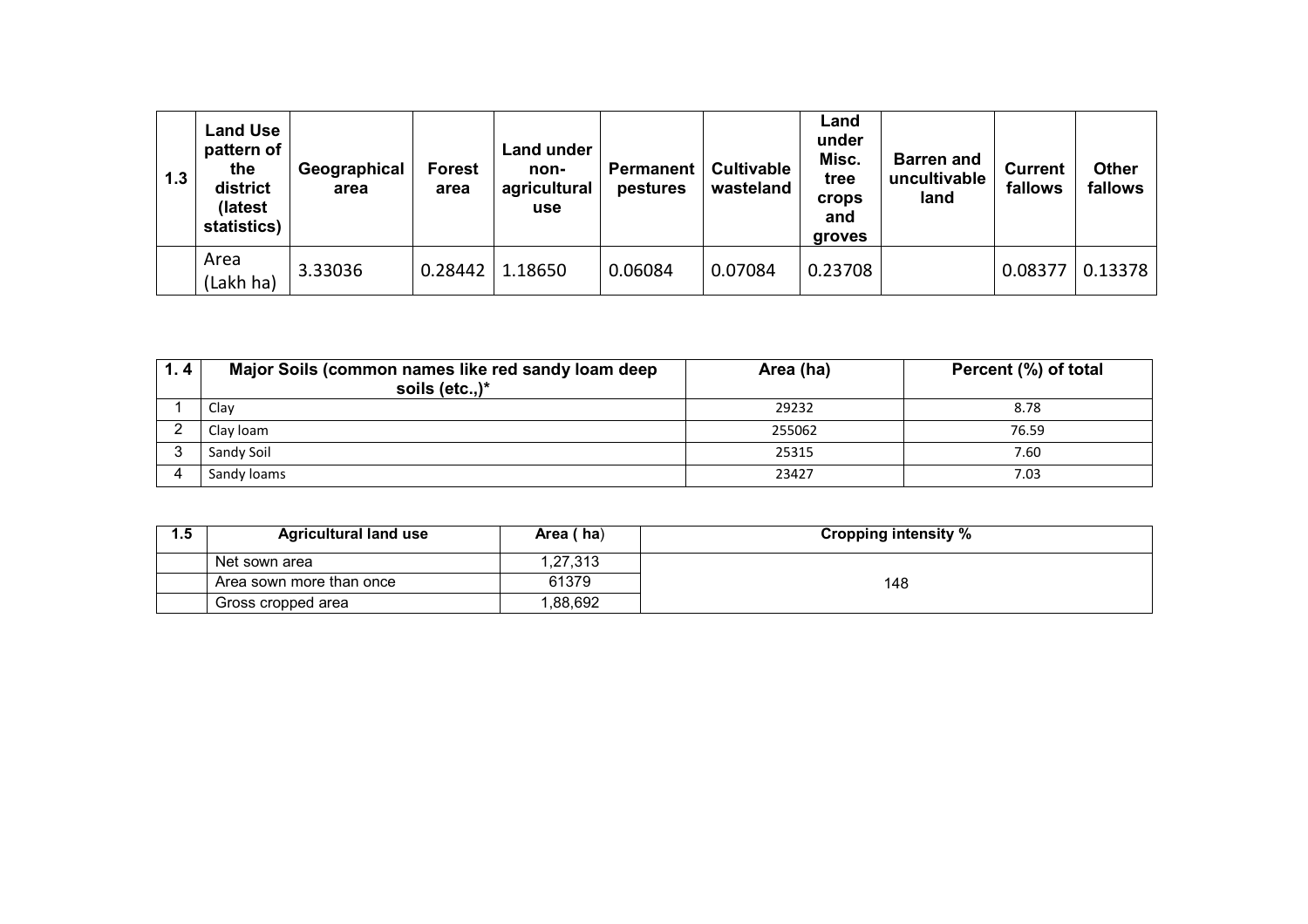| 1.6 | Irrigation**                                                                                          |                                  | Area (ha)  |                                                                                                   |  |  |  |  |
|-----|-------------------------------------------------------------------------------------------------------|----------------------------------|------------|---------------------------------------------------------------------------------------------------|--|--|--|--|
|     | Net irrigated area                                                                                    |                                  | 12,420     |                                                                                                   |  |  |  |  |
|     | Gross irrigated area                                                                                  | 13,956                           |            |                                                                                                   |  |  |  |  |
|     | Rainfed area                                                                                          |                                  | 1, 15, 088 |                                                                                                   |  |  |  |  |
|     | <b>Sources of Irrigation</b>                                                                          | <b>Number</b>                    | Area (ha)  | % of total irrigated area                                                                         |  |  |  |  |
|     | Canals                                                                                                |                                  |            |                                                                                                   |  |  |  |  |
|     | <b>Tanks</b>                                                                                          | $\overline{77}$                  |            |                                                                                                   |  |  |  |  |
|     | Open wells                                                                                            |                                  |            |                                                                                                   |  |  |  |  |
|     | Bore wells                                                                                            | 5558                             | 6768       |                                                                                                   |  |  |  |  |
|     | Lift irrigation schemes                                                                               | 97                               | 250        |                                                                                                   |  |  |  |  |
|     | Micro-irrigation                                                                                      |                                  |            |                                                                                                   |  |  |  |  |
|     | Other sources (please specify)                                                                        | 63                               | 118        |                                                                                                   |  |  |  |  |
|     | <b>Total Irrigated Area</b>                                                                           |                                  | 12,420     |                                                                                                   |  |  |  |  |
|     | Pump sets                                                                                             |                                  |            |                                                                                                   |  |  |  |  |
|     | No. of Tractors                                                                                       | 137                              |            |                                                                                                   |  |  |  |  |
|     | Groundwater availability and use*                                                                     | No. of blocks/<br><b>Tehsils</b> | $(%)$ area | Quality of water (specify the<br>problem such as high levels of<br>arsenic, fluoride, saline etc) |  |  |  |  |
|     | Over exploited                                                                                        |                                  |            |                                                                                                   |  |  |  |  |
|     | Critical                                                                                              |                                  |            |                                                                                                   |  |  |  |  |
|     | Semi- critical                                                                                        |                                  |            |                                                                                                   |  |  |  |  |
|     | Safe                                                                                                  |                                  |            |                                                                                                   |  |  |  |  |
|     | Wastewater availability and use                                                                       |                                  |            |                                                                                                   |  |  |  |  |
|     | Ground water quality                                                                                  |                                  |            |                                                                                                   |  |  |  |  |
|     | *over-exploited: groundwater utilization > 100%; critical: 90-100%; semi-critical: 70-90%; safe: <70% |                                  |            |                                                                                                   |  |  |  |  |

\*\* Source: CDAP, Dibruagrh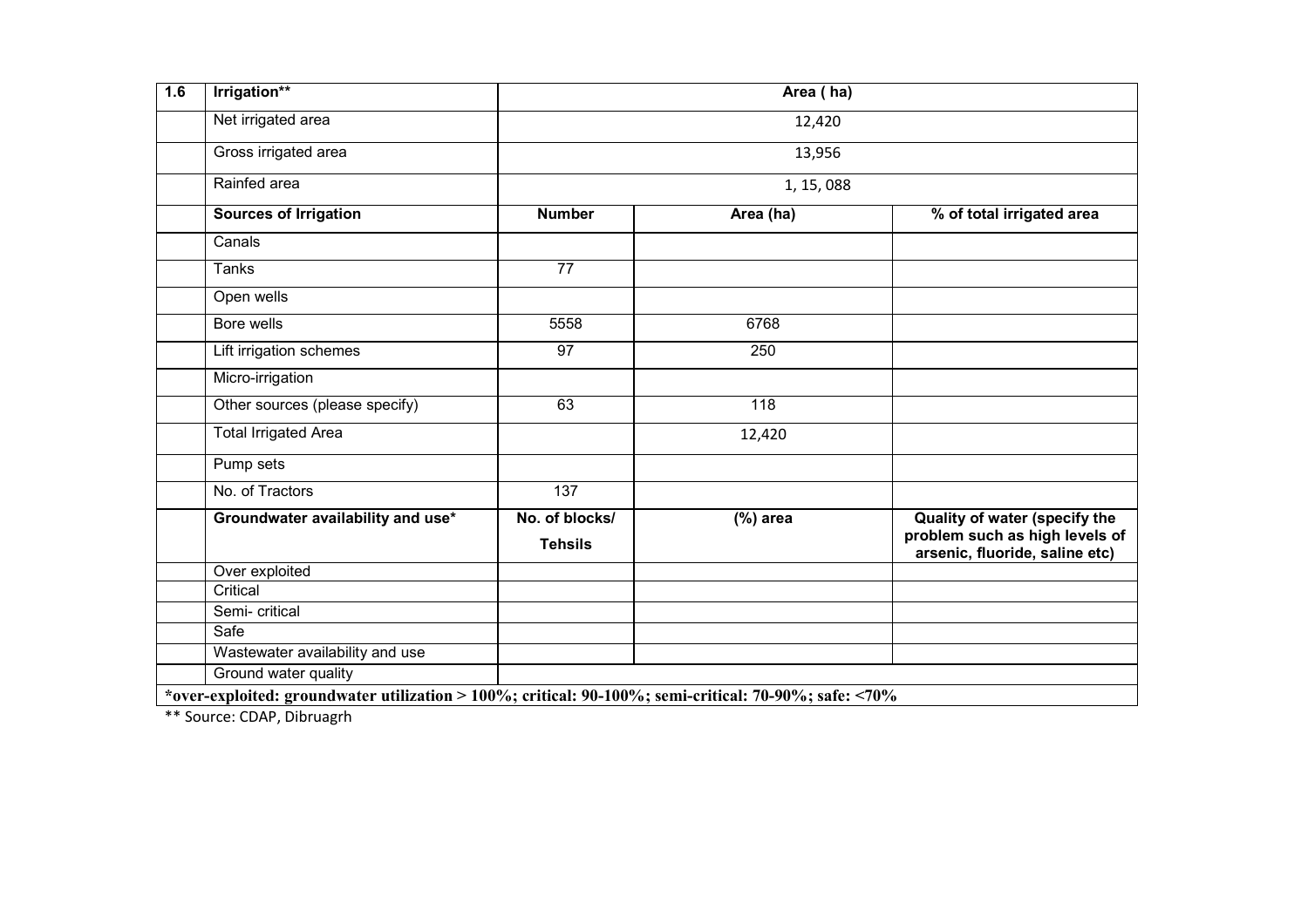#### 1.7 Area under major field crops & horticulture (as per latest figures) ( 2009-10)

#### Source: District Agril Officer, Dibrugarh

| 1.7a                    | <b>Major field crops</b>                                                                                | Area (ha)                |                          |              |                          |                          |                |                          |        |
|-------------------------|---------------------------------------------------------------------------------------------------------|--------------------------|--------------------------|--------------|--------------------------|--------------------------|----------------|--------------------------|--------|
|                         | cultivated                                                                                              |                          | <b>Kharif</b>            |              |                          | Rabi                     |                | <b>Summer</b>            | Grand  |
|                         |                                                                                                         | <b>Irrigated</b>         | <b>Rainfed</b>           | <b>Total</b> | <b>Irrigated</b>         | Rainfed                  | <b>Total</b>   |                          | total  |
| $\mathbf{1}$            | Winter paddy                                                                                            | $\blacksquare$           | $\blacksquare$           | 74,124       | $\overline{\phantom{a}}$ | $\overline{a}$           | $\blacksquare$ | $\overline{\phantom{a}}$ | 74,124 |
| $\overline{2}$          | Autumn paddy<br>(Some portion of<br>Autumn paddy area<br>is going to be<br>replaced by<br>Summer paddy) |                          |                          |              |                          |                          | 3258           |                          | 3258   |
| 3                       | Summer paddy                                                                                            |                          |                          |              |                          |                          |                |                          | 80     |
| 4                       | Arahar                                                                                                  | $\overline{\phantom{a}}$ | $\overline{\phantom{a}}$ | 185          | $\omega$                 | $\overline{\phantom{a}}$ |                |                          | 185    |
| 5                       | Black gram                                                                                              | $\blacksquare$           |                          | 435          | $\blacksquare$           | $\blacksquare$           |                |                          | 435    |
| 6                       | Black gram                                                                                              | $\overline{\phantom{a}}$ | $\overline{\phantom{a}}$ |              | $\overline{\phantom{a}}$ | $\overline{a}$           | 1160           |                          | 1160   |
| $\overline{7}$          | Green gram                                                                                              | $\overline{\phantom{a}}$ | $\blacksquare$           | 42           |                          |                          |                |                          |        |
| 8                       | Green gram                                                                                              |                          |                          |              |                          | $\overline{\phantom{a}}$ | 115            |                          |        |
| 9                       | Pea                                                                                                     | $\overline{\phantom{a}}$ | $\blacksquare$           |              | L.                       | $\overline{\phantom{a}}$ | 1450           |                          | 1450   |
| 10                      | Rapeseed and<br>Mustard                                                                                 | $\overline{\phantom{a}}$ | $\blacksquare$           |              | $\blacksquare$           |                          | 8873           |                          | 8873   |
| Others<br>(specify)     | Potato                                                                                                  |                          |                          |              |                          |                          | 2540           |                          |        |
| 1.7 <sub>b</sub>        | Horticulture crops -                                                                                    |                          |                          |              |                          |                          |                |                          |        |
|                         | <b>Fruits</b>                                                                                           |                          | <b>Total</b>             |              |                          | Irrigated                |                | Rainfed (ha)             |        |
| $\mathbf{1}$            | Banana                                                                                                  |                          | 1813                     |              |                          |                          |                |                          |        |
| $\overline{2}$          | Assam lemon                                                                                             |                          | 419                      |              |                          |                          |                |                          |        |
| 3                       | Arecanut                                                                                                | 2975                     |                          |              |                          |                          |                |                          |        |
| $\overline{\mathbf{4}}$ | Orange                                                                                                  | 238                      |                          |              |                          |                          |                |                          |        |
| 5                       | Pineapple                                                                                               | 208                      |                          |              |                          |                          |                |                          |        |
| $\overline{6}$          | Papaya                                                                                                  |                          | 244                      |              |                          |                          |                |                          |        |
| Others<br>(specify)     |                                                                                                         |                          |                          |              |                          |                          |                |                          |        |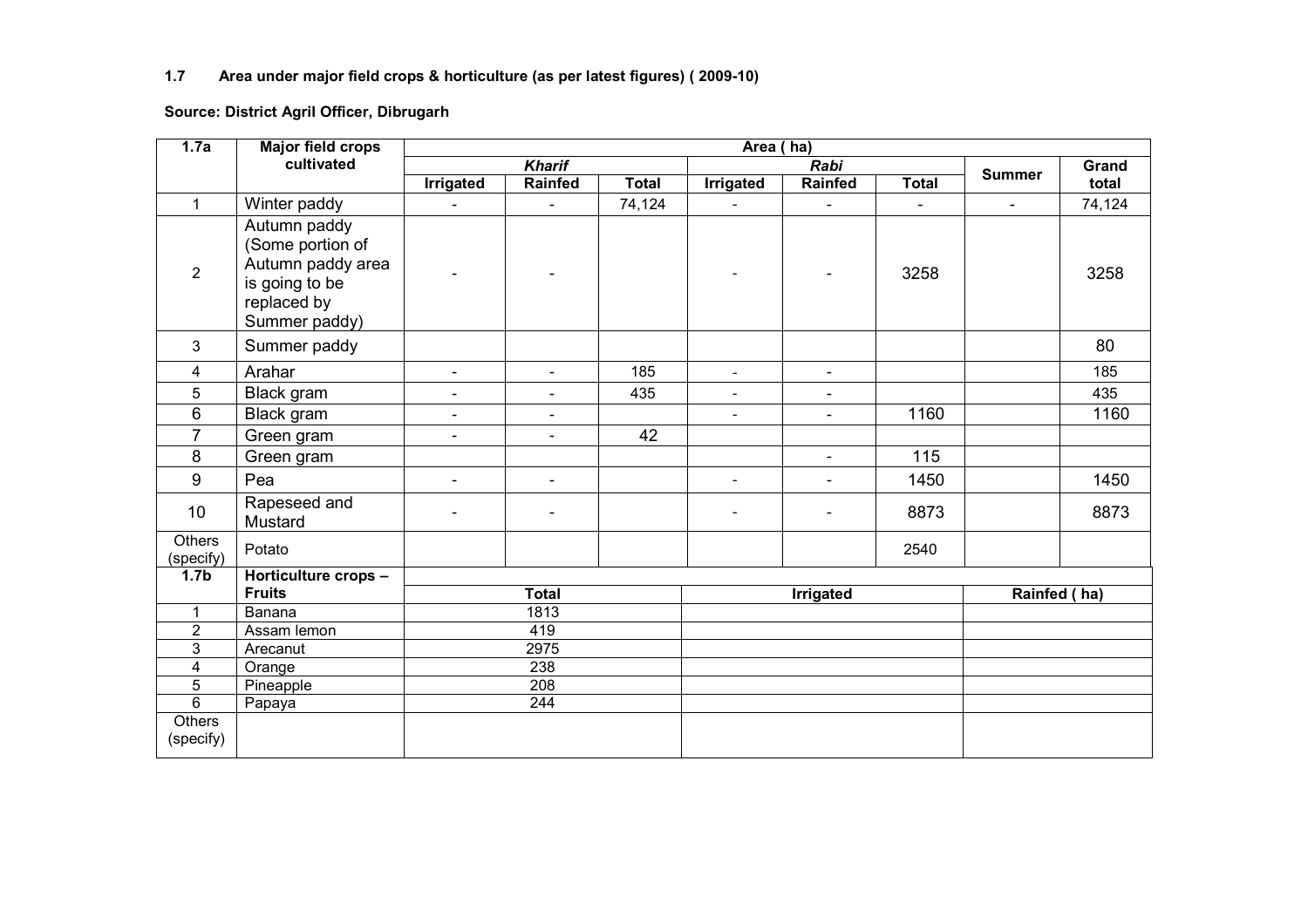| 1.7c             | <b>Horticulture crops -</b>         | Total area (ha) | Irrigated area (ha) | Rainfed area (ha) |
|------------------|-------------------------------------|-----------------|---------------------|-------------------|
|                  | <b>Vegetables</b>                   |                 |                     |                   |
|                  | Kharif Vegetable                    | 2088            |                     |                   |
| 2                | Rabi vegetables                     | 3824            |                     |                   |
| 3                | Potato                              | 2540            |                     |                   |
| 4                | Chilli                              | 252             |                     |                   |
| 5                | Ginger                              | 248             |                     |                   |
| 6                | Turmeric                            | 350             |                     |                   |
| <b>Others</b>    |                                     |                 |                     |                   |
| (specify)        |                                     |                 |                     |                   |
| 1.7 <sub>d</sub> | <b>Medicinal and Aromatic crops</b> | Total area (ha) | Irrigated area (ha) | Rainfed area (ha) |
| 1.7e             | <b>Plantation crops</b>             | Total area (ha) | Irrigated area (ha) | Rainfed area (ha) |
|                  | <b>Black pepper</b>                 | 195             |                     |                   |
| 1.7f             | <b>Fodder crops</b>                 | Total area (ha) | Irrigated area (ha) | Rainfed area (ha) |
| Others           | Tea                                 | 19,000          |                     |                   |
| (Specify)        | (Small tea gardens)                 |                 |                     |                   |
| 1.7 <sub>g</sub> | <b>Grazing land</b>                 |                 |                     |                   |
| 1.7 <sub>h</sub> | Sericulture etc                     |                 |                     |                   |
| 1.7i             | Others (specify)                    |                 |                     |                   |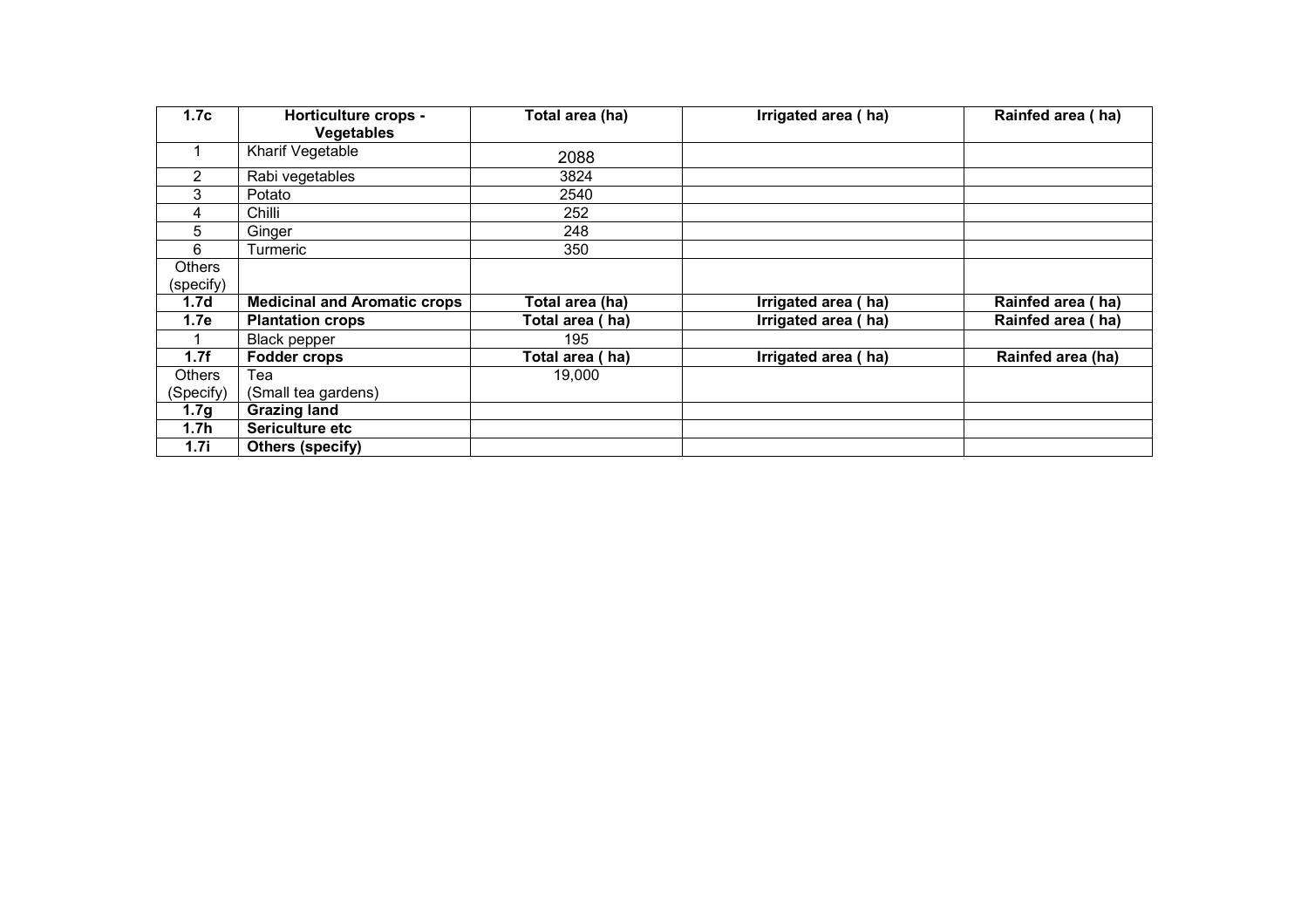| 1.8  | Livestock (in number)<br>Source: Statistical Handbook of Assam,<br>2009    |  |                  | <b>Male</b>                   |      |                                  | <b>Female</b> |                  |                           | <b>Total</b>          |
|------|----------------------------------------------------------------------------|--|------------------|-------------------------------|------|----------------------------------|---------------|------------------|---------------------------|-----------------------|
|      | Non descriptive Cattle (local low yielding)                                |  |                  |                               |      |                                  |               |                  |                           | 395162                |
|      | Crossbred cattle                                                           |  |                  |                               |      |                                  |               |                  |                           | 23035                 |
|      | Non descriptive Buffaloes (local low yielding)<br><b>Graded Buffaloes</b>  |  |                  |                               |      |                                  |               |                  |                           | 29136                 |
|      |                                                                            |  |                  |                               |      |                                  |               |                  |                           |                       |
|      | Goat                                                                       |  |                  |                               |      |                                  |               |                  |                           | 131651                |
|      | Sheep                                                                      |  |                  |                               |      |                                  |               |                  |                           |                       |
|      | <b>Others</b>                                                              |  |                  |                               |      |                                  |               |                  |                           |                       |
|      | Commercial dairy farms (Number)                                            |  |                  |                               |      |                                  |               |                  |                           |                       |
| 1.9  | <b>Poultry</b>                                                             |  |                  | No. of farms                  |      |                                  |               |                  | Total No. of birds ('000) |                       |
|      | Commercial                                                                 |  |                  |                               |      |                                  |               |                  |                           |                       |
|      | Backyard                                                                   |  |                  |                               |      |                                  |               |                  |                           |                       |
|      | <b>Duck</b>                                                                |  |                  |                               |      |                                  |               | 209226           |                           |                       |
|      | Fowl                                                                       |  |                  |                               |      |                                  |               | 468270           |                           |                       |
| 1.10 | Fisheries (Data source: District Fisheries Development Officer, Dibruagrh) |  |                  |                               |      |                                  |               |                  |                           |                       |
|      | A. Capture                                                                 |  |                  |                               |      |                                  |               |                  |                           |                       |
|      | i) Marine                                                                  |  | No. of fishermen | <b>Boats</b>                  |      |                                  |               | <b>Nets</b>      |                           | Storage facilities    |
|      |                                                                            |  |                  | Mechanized                    | Non- |                                  | Mechanized    | Non-mechanized   |                           | (Ice plants etc.)     |
|      |                                                                            |  |                  |                               |      | mechanized                       | (Trawl nets,  |                  | (Shore Seines,            |                       |
|      |                                                                            |  |                  |                               |      |                                  | Gill nets)    |                  | Stake & trap nets)        |                       |
|      |                                                                            |  |                  |                               |      |                                  |               |                  |                           |                       |
|      |                                                                            |  |                  |                               |      |                                  |               |                  |                           |                       |
|      | ii) Inland                                                                 |  |                  |                               |      |                                  |               |                  |                           |                       |
|      | <b>B.</b> Culture                                                          |  |                  |                               |      |                                  |               |                  |                           |                       |
|      |                                                                            |  |                  | <b>Water Spread Area (ha)</b> |      |                                  | Yield (t/ha)  |                  |                           | <b>Production (T)</b> |
|      | Pond & Tanks                                                               |  |                  | 723.3                         |      |                                  | 3.49924       |                  |                           | 2531                  |
|      | <b>Beels</b>                                                               |  |                  | 1065                          |      | 0.099531<br>1.794311<br>0.100125 |               | 106<br>164<br>24 |                           |                       |
|      | <b>Community Tank</b>                                                      |  |                  | 91.4                          |      |                                  |               |                  |                           |                       |
|      | Low lying areas                                                            |  |                  | 239.7                         |      |                                  |               |                  |                           |                       |
|      | <b>Rivers</b>                                                              |  |                  | 19500                         |      | 0.2                              |               |                  | 3900                      |                       |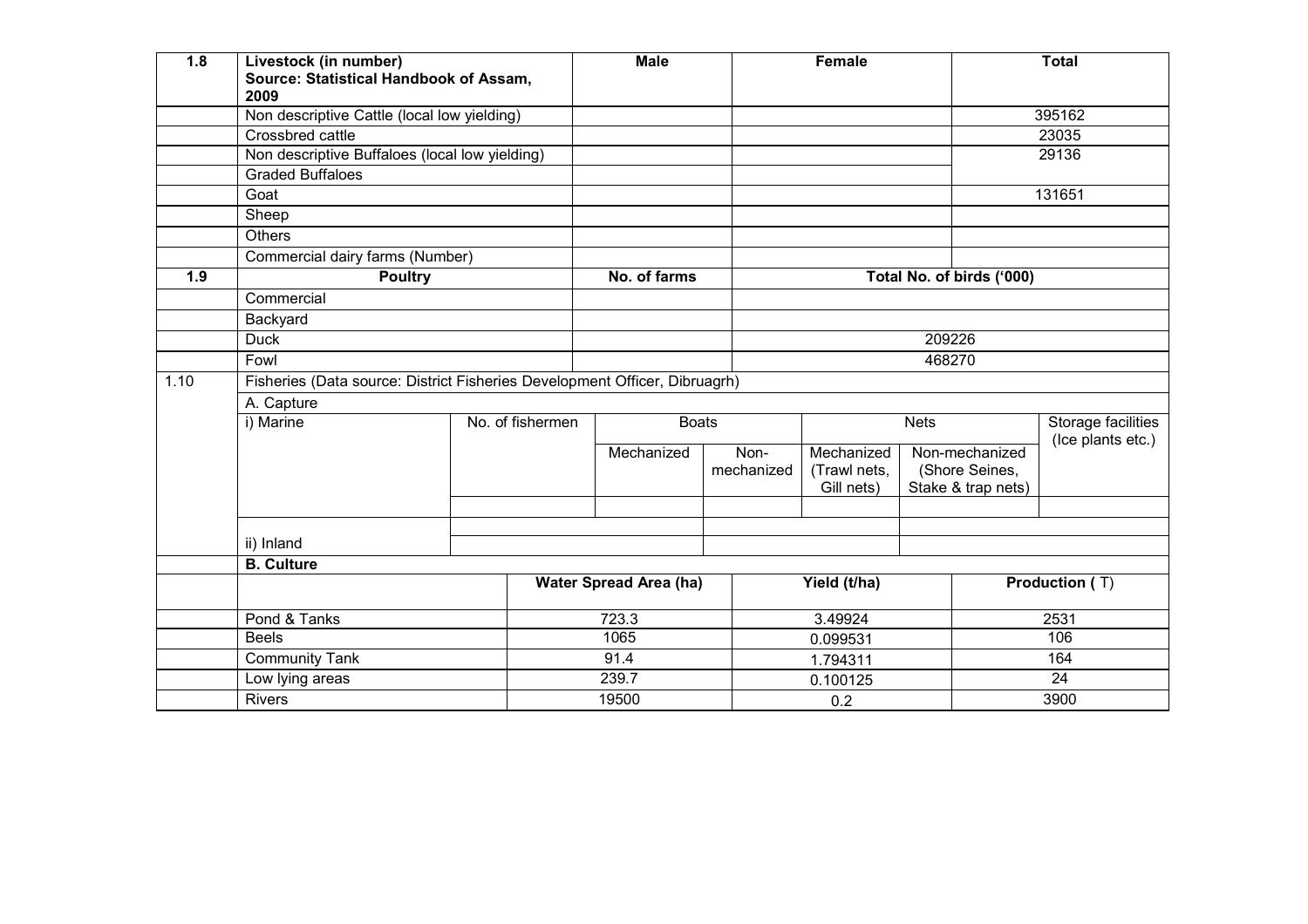| 1.11 | Name of                                                           | <b>Kharif</b> |                                                                           |            | Rabi         |            | <b>Summer</b> |            | <b>Total</b>   | <b>Crop residue</b><br>as fodder |
|------|-------------------------------------------------------------------|---------------|---------------------------------------------------------------------------|------------|--------------|------------|---------------|------------|----------------|----------------------------------|
|      | crop                                                              | Production    | Productivity                                                              | Production | Productivity | Production | Productivity  | Production | Productivity   | $(900$ tons)                     |
|      |                                                                   | (000 t)       | (kg/ha)                                                                   | (000 t)    | (kg/ha)      | (000 t)    | (kg/ha)       | (000 t)    | (kg/ha)        |                                  |
|      | Major Field crops (Crops to be identified based on total acreage) |               |                                                                           |            |              |            |               |            |                |                                  |
|      | Rice                                                              |               |                                                                           |            |              |            |               | 141.4      | 1800.18        |                                  |
|      | Rapeseed<br>and Mustard                                           |               |                                                                           | 5.4        | 600          |            |               | 5.4        | 600            |                                  |
|      | Pea                                                               |               |                                                                           | 0.72       | 400          |            |               | 0.72       | 400            |                                  |
|      | Blackgram                                                         | 0.319         | 500                                                                       |            |              |            |               | 0.319      | 500            |                                  |
|      | Potato                                                            |               |                                                                           | 15.36      | 6000         |            |               | 15.36      | 6000           |                                  |
|      |                                                                   |               | Major Horticultural crops (Crops to be identified based on total acreage) |            |              |            |               |            |                |                                  |
|      | Banana                                                            |               |                                                                           |            |              |            |               | 35.91      | 13800          |                                  |
|      | Assam lemon                                                       |               |                                                                           |            |              |            |               | 2.06       | 5133           |                                  |
|      | Areca nut                                                         |               |                                                                           |            |              |            |               | 9.16       | 2996           |                                  |
|      | Kharif                                                            | 22.627        | 7404                                                                      |            |              |            |               | 22.627     | 7404           |                                  |
|      | Vegetable                                                         |               |                                                                           |            |              |            |               |            |                |                                  |
|      | Rabi                                                              |               |                                                                           | 39.477     | 10350        |            |               | 39.477     | 10350          |                                  |
|      | vegetable                                                         |               |                                                                           |            |              |            |               |            |                |                                  |
|      | Tea                                                               |               |                                                                           |            |              |            |               |            | Not available. |                                  |

#### **1.11 Production and Productivity of major crops** (Average of last 3years: 2007-08, 2008-09 and 2009-10)

| 1.12 | Sowing window for 5<br>major field crops<br>(start and end of<br>normal sowing period) | Crop 1:<br><b>Rice</b>              | $Crop 2$ :<br><b>Rapeseed &amp; Mustard</b> | $Crop3$ :<br>Pea | $Crop4$ :<br><b>Potato</b> | Crop 5:<br><b>Blackgram</b>   |
|------|----------------------------------------------------------------------------------------|-------------------------------------|---------------------------------------------|------------------|----------------------------|-------------------------------|
|      | Kharif-Rainfed                                                                         | 15 <sup>th</sup> May to end of June |                                             |                  |                            | 15 th Aug to 1 week of<br>Oct |
|      | Kharif-Irrigated                                                                       |                                     |                                             |                  |                            |                               |
|      | Rabi- Rainfed                                                                          |                                     | Oct to 1 <sup>st</sup> week of Dec          |                  | Oct to Nov                 |                               |
|      | Rabi-Irrigated                                                                         |                                     |                                             | Oct -Nov.        |                            |                               |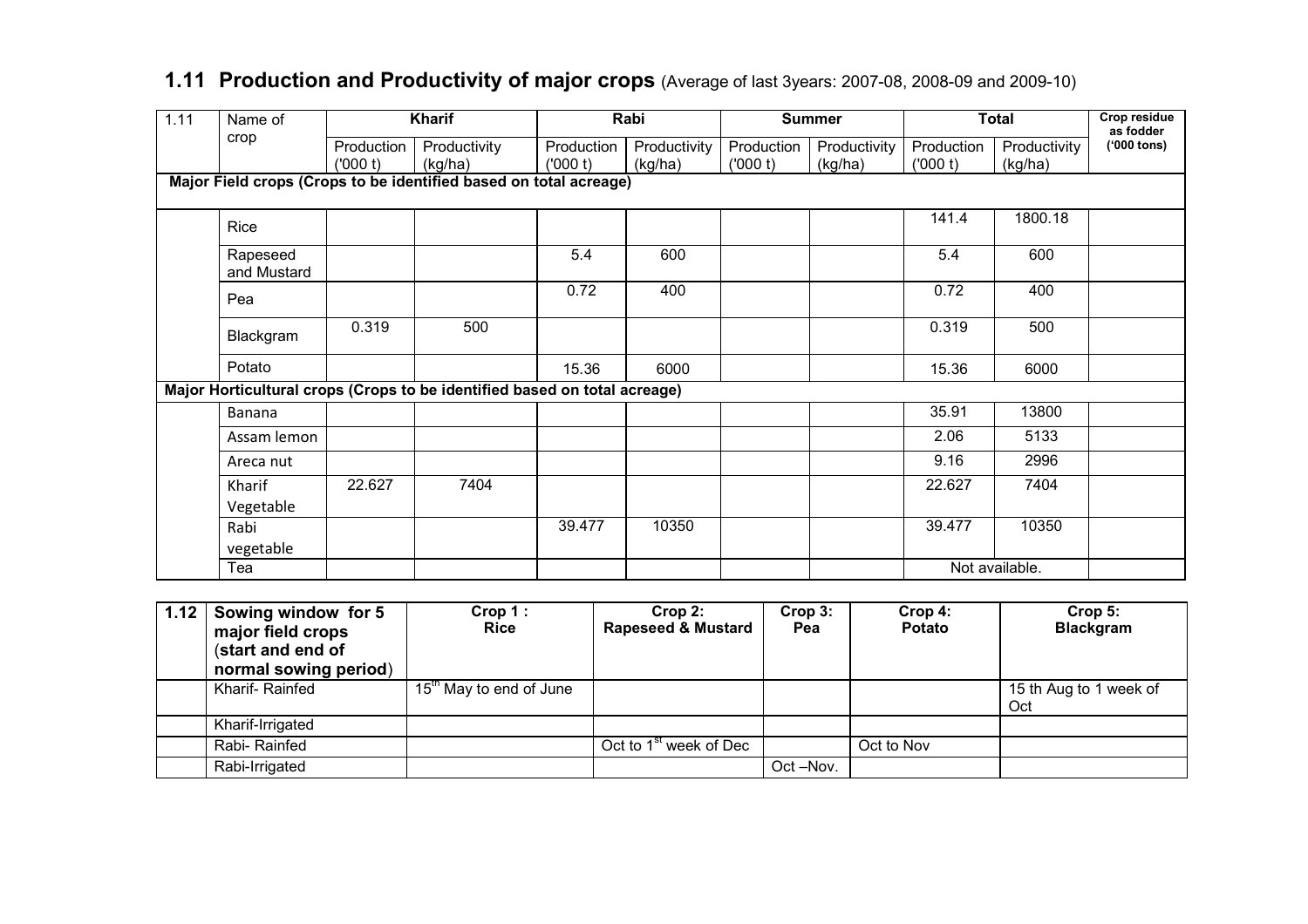| 1.13 | What is the major contingency the district is prone to? (Tick mark) | Regular | <b>Occasional</b> | <b>None</b> |
|------|---------------------------------------------------------------------|---------|-------------------|-------------|
|      | Drought                                                             |         |                   |             |
|      | Flood                                                               |         |                   |             |
|      | Cyclone                                                             |         |                   |             |
|      | Hail storm                                                          |         |                   |             |
|      | Heat wave                                                           |         |                   |             |
|      | Cold wave                                                           |         |                   |             |
|      | Frost                                                               |         |                   |             |
|      | Sea water intrusion                                                 |         |                   |             |
|      | Pests and disease outbreak (specify)                                |         |                   |             |
|      | Others (specify)                                                    |         |                   |             |

6 out of 10 years = Regular

| 1.14 | <b>Include Digital</b> | Location map of district within State as Annexure I |  |
|------|------------------------|-----------------------------------------------------|--|
|      | maps of the district   |                                                     |  |
|      | for                    | Mean annual rainfall as Annexure 2                  |  |
|      |                        | Soil map as Annexure 3                              |  |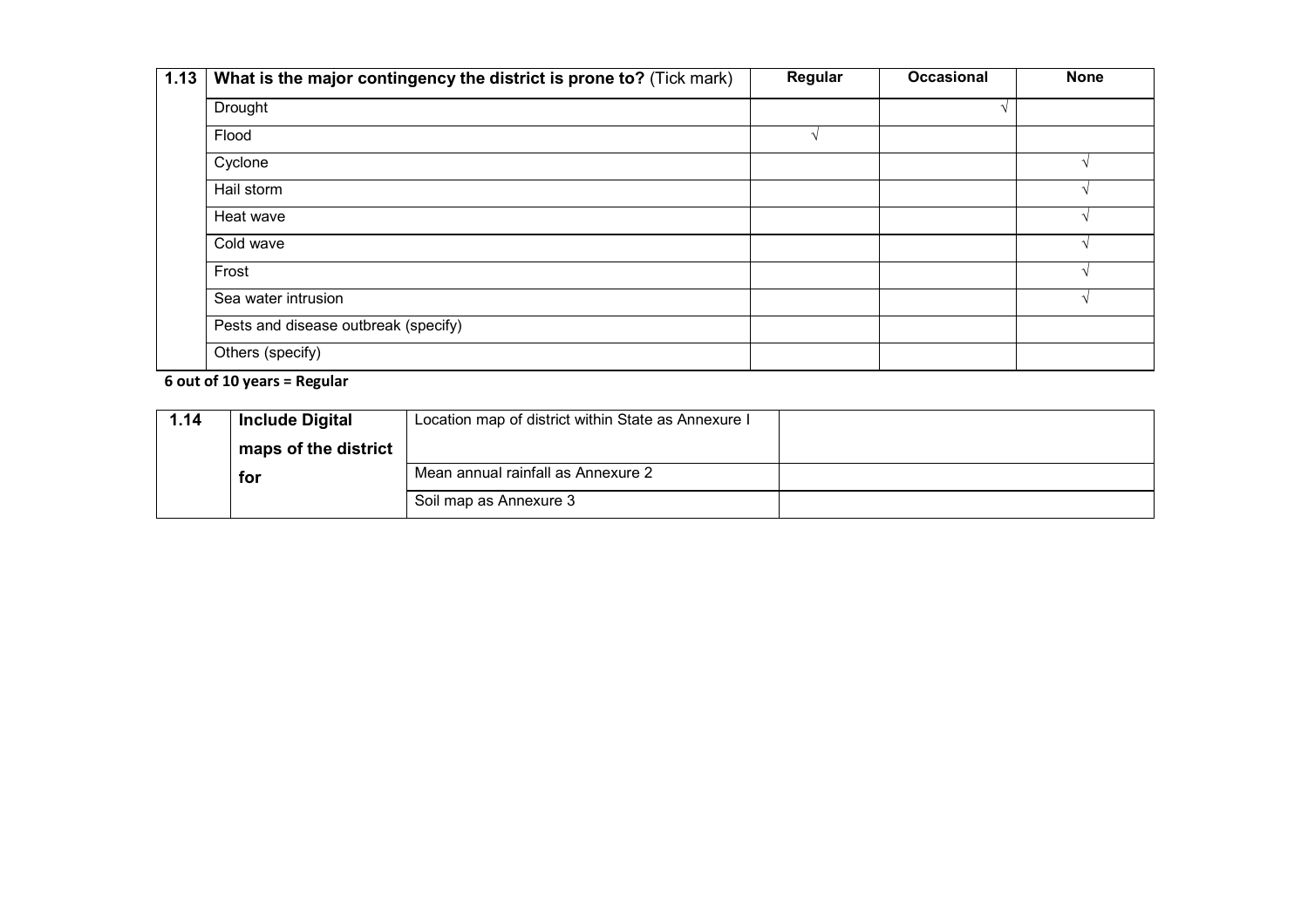#### Annexure – 1: LOCATION MAP OF Dibrugarh DISTRICT IN ASSAM



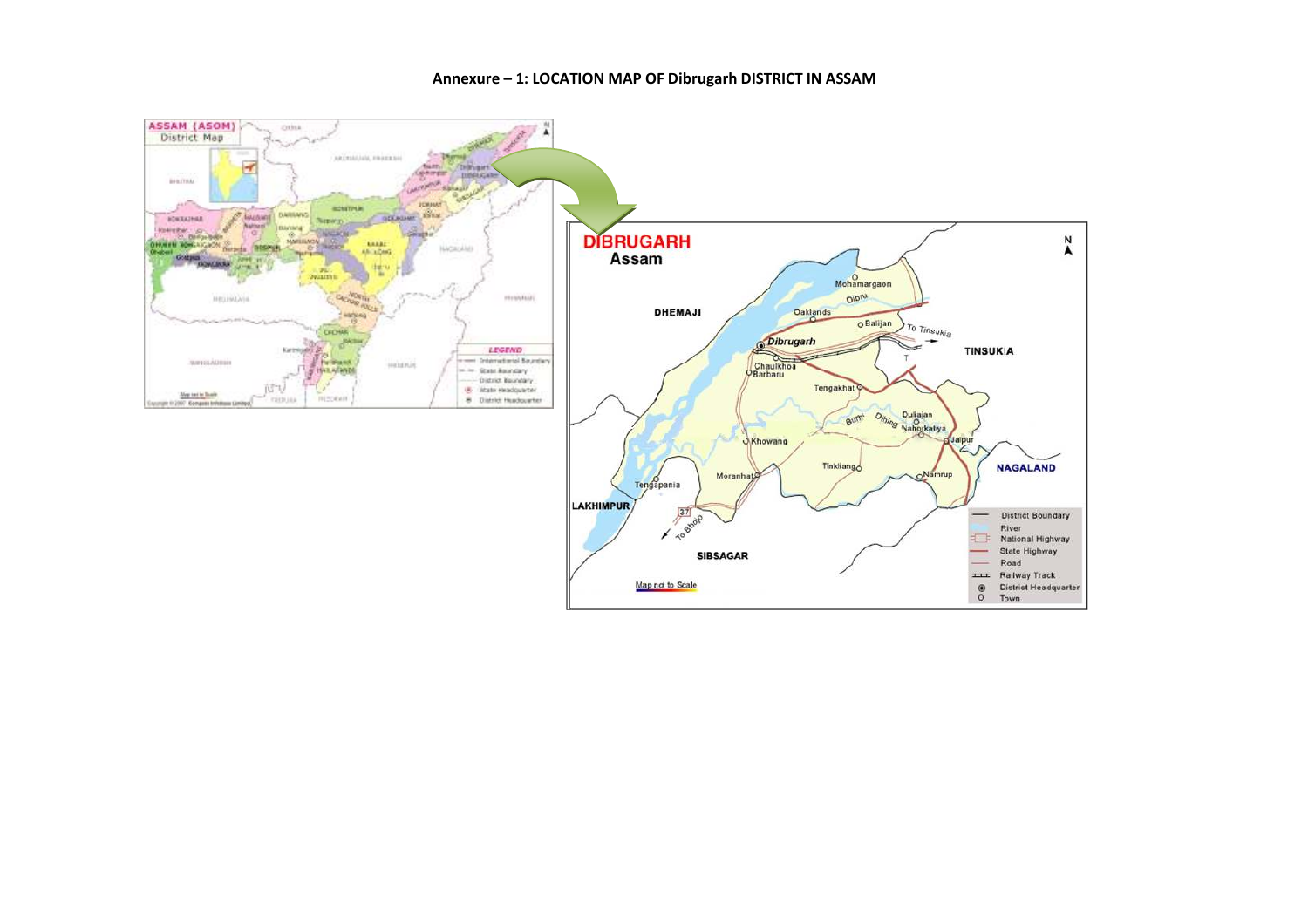

Annexure – 2: MEAN ANNUAL RAINFALL OF Dibrugarh

Fig. Distribution of rainfall over months in 2008-09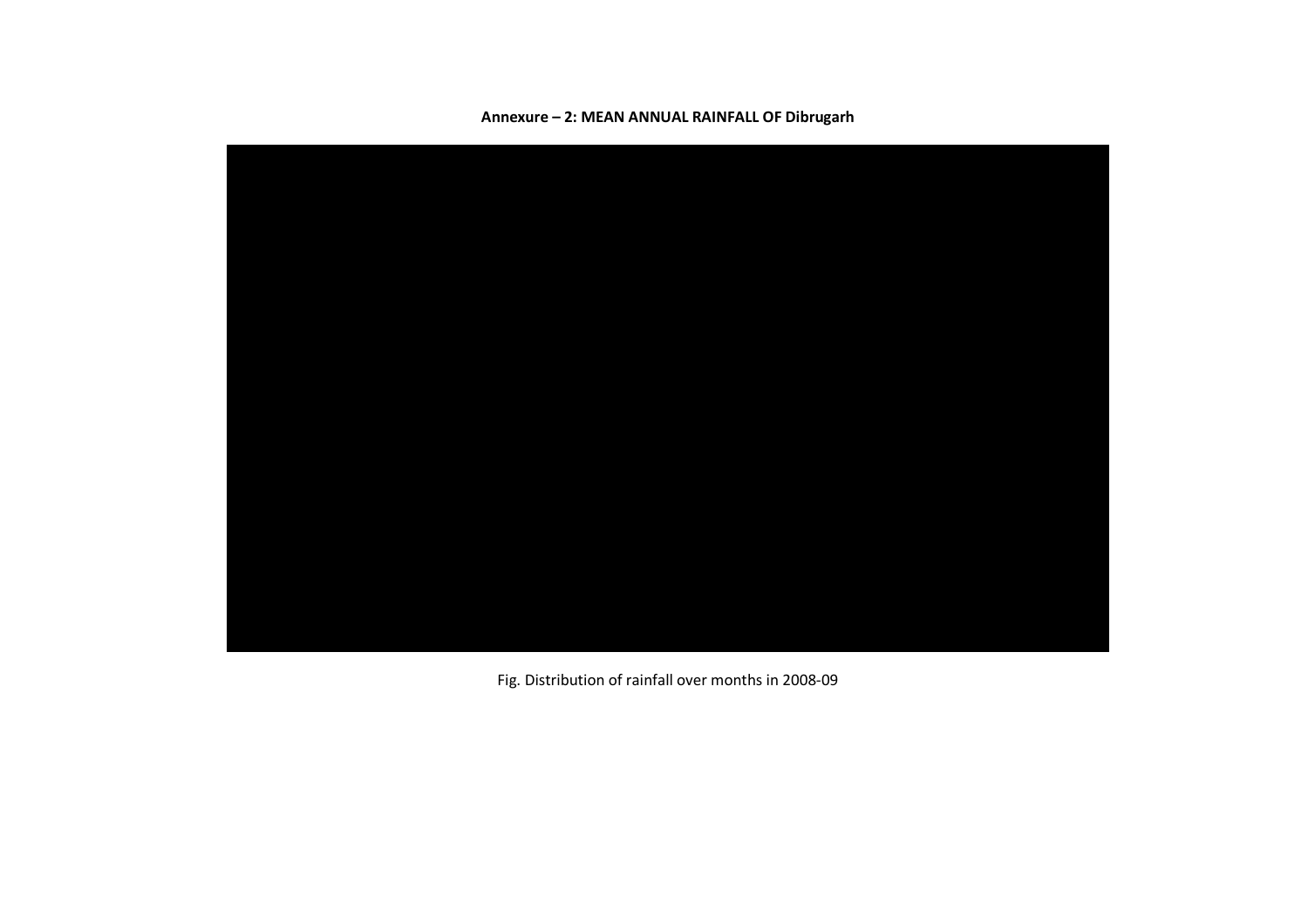### 2.0 Strategies for weather related contingencies

### 2.1 Drought

#### 2.1.1 Rainfed situation

| <b>Condition</b>                                                                                          |                                                         |                                                                                                                                                                                                                                     | <b>Suggested contingency measures</b>                       |                                                                                                                             |                                                                                                                                  |  |
|-----------------------------------------------------------------------------------------------------------|---------------------------------------------------------|-------------------------------------------------------------------------------------------------------------------------------------------------------------------------------------------------------------------------------------|-------------------------------------------------------------|-----------------------------------------------------------------------------------------------------------------------------|----------------------------------------------------------------------------------------------------------------------------------|--|
| Early season<br>drought<br>(delayed onset)                                                                | <b>Major farming</b><br>situation <sup>a</sup>          | Crop/cropping system <sup>b</sup>                                                                                                                                                                                                   | Change in crop/cropping<br>system <sup>c</sup>              | <b>Agronomic</b><br>measures <sup>d</sup>                                                                                   | <b>Remarks on</b><br>implementation <sup>e</sup>                                                                                 |  |
| Delay by 2 weeks<br>(Specify month)<br>June 3 <sup>rd</sup> week<br>(REFER TO THE<br><b>MATRIX TABLE)</b> | 1. High rainfall<br>medium low<br>land alluvial<br>soil | Cropping system 1<br>Rice-Rice<br>a) Autumn rice+ winter<br>rice<br>Autumn rice-Lachit,<br>Luit, local<br>Winter rice-Ranjit,<br>Bahadur, Kushal, and local                                                                         | Rice based cropping<br>system Continued up to<br>July 15th  | Weed management<br>to minimize the<br>competition with the<br>main crop viz., rice for<br>nutrients, space and<br>sunlight. | 1. Supply of seeds<br>through KSSC<br>2. Supply of seeds<br>through NFSM<br>3. Supply of pump set<br>through NFSM,<br>AACP, RKVY |  |
|                                                                                                           |                                                         | <b>Cropping system 2</b><br>Rice + Toria<br>Autumn rice + Toria<br>a)<br>b)<br>Winter rice + Toria<br>Autumn rice-Lachit,<br>Luit, and local<br>Winter rice-Ranjit,<br>Bahadur, Kushal, and local<br>Rapeseed-TS-36, M-27,<br>local | Winter rice Satyaranjan,<br>Basundhara (medium<br>duration) | i. Weed management,<br>ii. Supply of minimum<br>irrigation,<br>Thinning                                                     |                                                                                                                                  |  |
|                                                                                                           |                                                         | <b>Cropping system 3</b><br>Rice-Potato/pea<br>a) Winter rice + Potato                                                                                                                                                              | Winter rice -<br>Lakhimi,<br>Satyaranjan, Basundhara        | Weed management,<br>Supply of minimum<br>irrigation,                                                                        |                                                                                                                                  |  |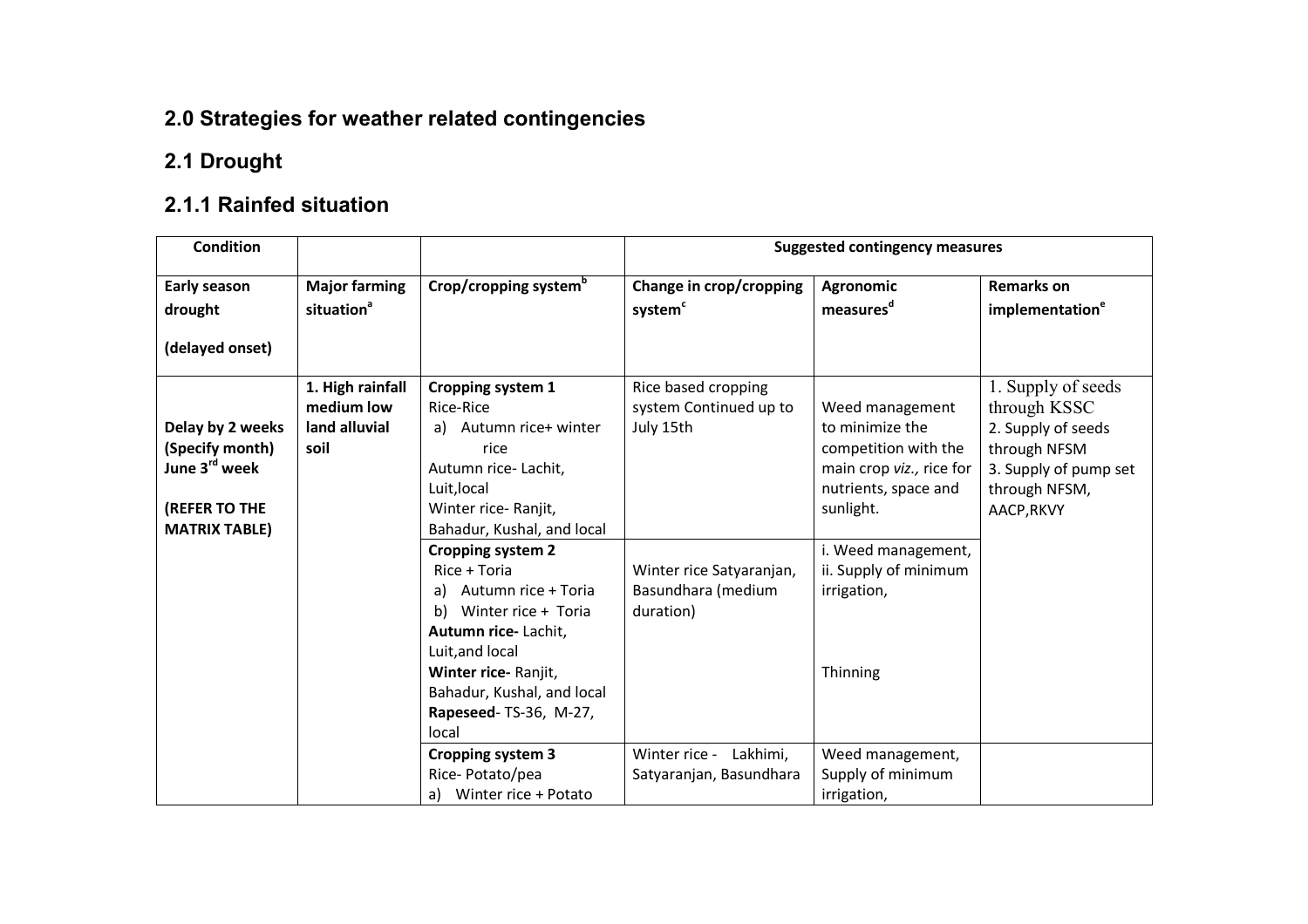|                  | b) Winter rice + Pea       |                        |                   |  |
|------------------|----------------------------|------------------------|-------------------|--|
|                  | Winter rice-Ranjit,        |                        |                   |  |
|                  | Bahadur, and local         |                        |                   |  |
|                  | Potato-Kufri               |                        |                   |  |
|                  | Chandramukhi, K. Jyoti, K. |                        |                   |  |
|                  | Sindhuri, K. Megha         |                        |                   |  |
|                  | Pea - Boneville, Rachna,   |                        |                   |  |
|                  | HUP-2, Pant-14             |                        |                   |  |
| 2. High rainfall | Cropping system 1          | Rice                   |                   |  |
| low land         | Rice                       | Rice based cropping    |                   |  |
| alluvial soil    | Ranjit, Bahadur, and local | system Continued up to |                   |  |
|                  |                            | July 15th              |                   |  |
| 3. High rainfall | Cropping system 1          | Kharif veg-Rabi veg    | Weed management,  |  |
| upland alluvial  | Kharif veg-Rabi veg        |                        | Supply of minimum |  |
| soil             |                            |                        | irrigation,       |  |
|                  | <b>Cropping system 2</b>   |                        | Weed management,  |  |
|                  | Kharif pulse - Toria -     |                        | Supply of minimum |  |
|                  | Summer Vegetables          |                        | irrigation        |  |
|                  | Blackgram + Toria<br>a)    |                        |                   |  |
|                  | Blackgram + Toria +<br>b)  |                        |                   |  |
|                  | Summer vegetables          |                        |                   |  |
|                  | Blackgram- Pant U 19, T-9, |                        |                   |  |
|                  | Local cultivars            |                        |                   |  |
|                  | Toria- TS-36, M-27, TS-38  |                        |                   |  |
|                  | and local                  |                        |                   |  |
|                  | Summer vegetables -        |                        |                   |  |
|                  | Okra, Cucumber, Pumpkin,   |                        |                   |  |
|                  | Ridge gourd etc.           |                        |                   |  |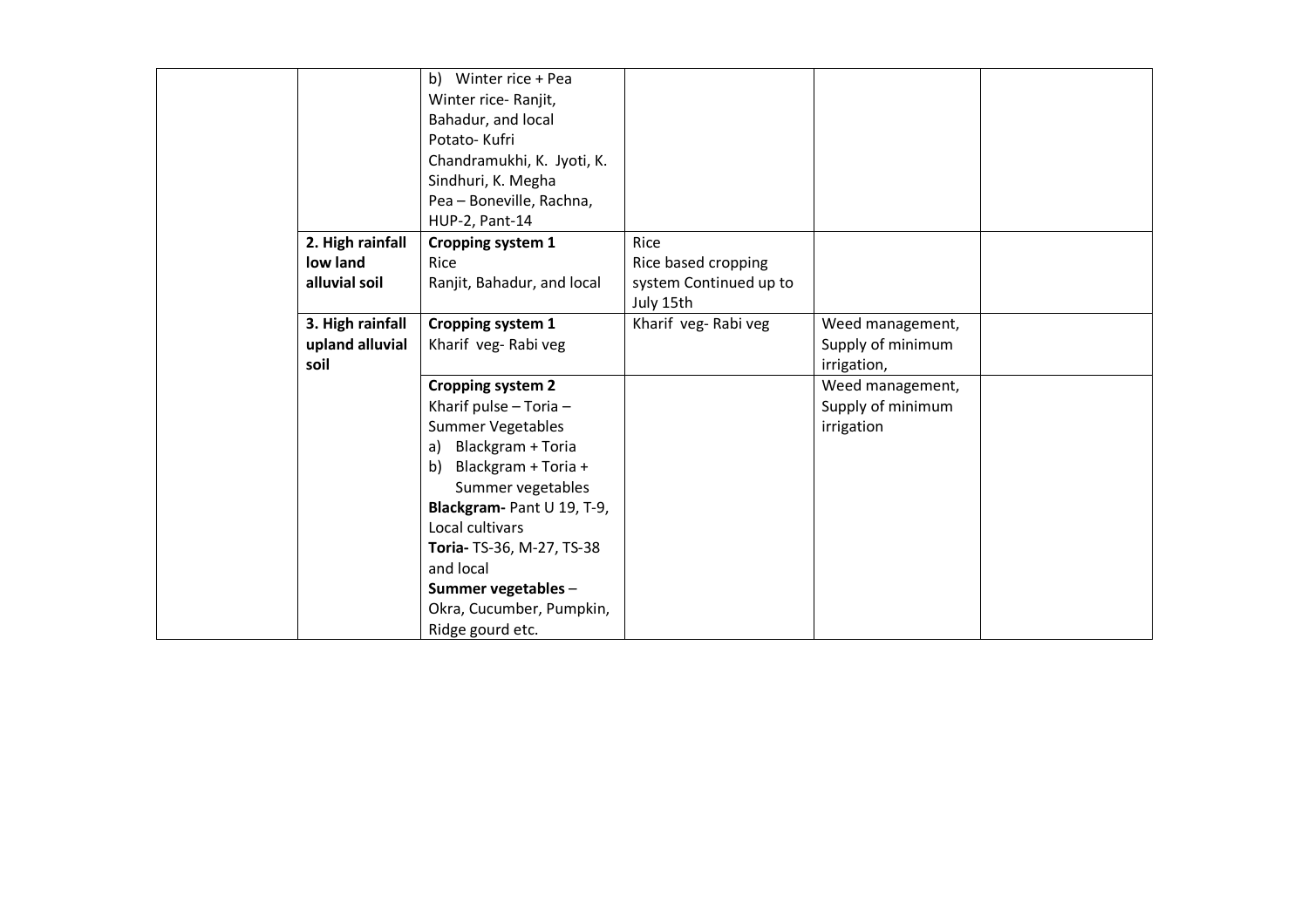| <b>Condition</b>          |                        | <b>Suggested contingency measures</b>  |                         |                       |                             |
|---------------------------|------------------------|----------------------------------------|-------------------------|-----------------------|-----------------------------|
| <b>Early season</b>       | <b>Major farming</b>   | Crop/cropping system <sup>b</sup>      | Change in crop/cropping | <b>Agronomic</b>      | <b>Remarks on</b>           |
| drought                   | situation <sup>a</sup> |                                        | system <sup>c</sup>     | measures <sup>d</sup> | implementation <sup>e</sup> |
| (delayed onset)           |                        |                                        |                         |                       |                             |
| Delay by 4                | 1. High rainfall       | Cropping system 1                      | Rice based cropping     | Weed management       | 1. Supply of seeds          |
| weeks (Specify            | medium low             | Rice-Rice                              | system Continued up to  |                       | through KSSC                |
| month)                    | land alluvial soil     | Autumn rice+winter<br>a)               | July 15th               |                       | 2. Supply of seeds          |
| July 1 <sup>st</sup> week |                        | rice                                   |                         |                       | through NFSM                |
|                           |                        |                                        |                         |                       | 3. Supply of pump set       |
|                           |                        | Autumn rice-Lachit, Luit,              |                         |                       | through NFSM,               |
|                           |                        | local                                  |                         |                       | AACP, RKVY                  |
|                           |                        | Winter rice-Ranjit,                    |                         |                       |                             |
|                           |                        | Bahadur, and local                     |                         |                       |                             |
|                           |                        | <b>Cropping system 2</b>               |                         | i. Weed management,   |                             |
|                           |                        | Rice + Rapeseed & Mustard              | Winter rice - Lakhimi,  | ii. Supply of minimum |                             |
|                           |                        | Autumn rice + Toria<br>a)              | Satyaranjan, Basundhara | irrigation,           |                             |
|                           |                        | Winter rice + Toria<br>b)              |                         |                       |                             |
|                           |                        |                                        |                         | i. Thining of toria   |                             |
|                           |                        | Autumn rice- Lachit, Luit<br>and local |                         |                       |                             |
|                           |                        | Winter rice-Ranjit,                    |                         |                       |                             |
|                           |                        | Bahadur, and local                     |                         |                       |                             |
|                           |                        | Toria- TS-36, M-27 and                 |                         |                       |                             |
|                           |                        | local                                  |                         |                       |                             |
|                           |                        | <b>Cropping system 3</b>               | Winter rice - Lakhimi,  |                       |                             |
|                           |                        | Rice-Potato/pea                        | Satyaranjan, Basundhara | i. Weed management,   |                             |
|                           |                        | a) Winter rice + Potato                |                         | ii. Supply of minimum |                             |
|                           |                        | b) Winter rice + Pea                   |                         | irrigation            |                             |
|                           |                        | Winter rice-Ranjit,                    |                         |                       |                             |
|                           |                        | Bahadur, and local                     |                         |                       |                             |
|                           |                        | Potato-Kufri                           |                         | i. Seed hardening-    |                             |
|                           |                        | Chandramukhi, K. Jyoti, K.             |                         | (18 hrs. soaking in   |                             |
|                           |                        | Sindhuri, K. Megha                     |                         | water followed by     |                             |
|                           |                        | Pea - Boneville, Rachna,               |                         | 24 hrs. shade drying  |                             |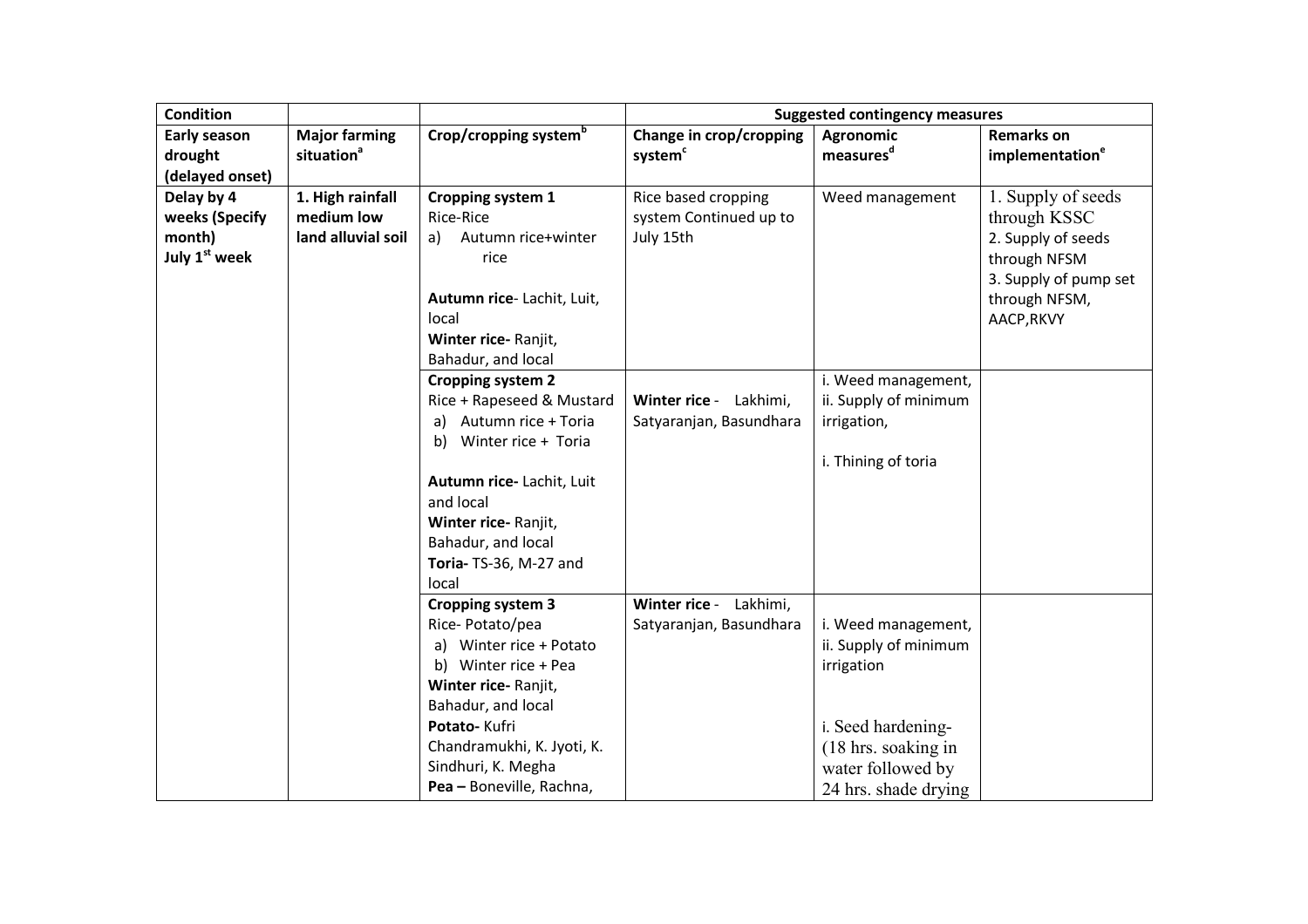|                   | HUP-2, Pant-14              |                                     |                       |  |
|-------------------|-----------------------------|-------------------------------------|-----------------------|--|
|                   |                             |                                     |                       |  |
|                   |                             |                                     |                       |  |
| 2. High rainfall  | Cropping system 1           | Rice                                |                       |  |
| low land alluvial | Rice                        | Rice based cropping                 |                       |  |
| soil              | Ranjit, and local           | system Continued up to<br>July 15th |                       |  |
| 3. High rainfall  | Cropping system 1           | Kharif veg-Rabi veg                 | i. Weed management,   |  |
| upland alluvial   | Kharif veg-Rabi veg         |                                     | ii. Supply of minimum |  |
| soil              |                             |                                     | irrigation,           |  |
|                   | <b>Cropping system 2</b>    |                                     | i. Weed management,   |  |
|                   | Kharif pulse $-$ Toria $-$  |                                     | ii.Supply of minimum  |  |
|                   | <b>Summer Vegetables</b>    |                                     | irrigation            |  |
|                   | a) Blackgram + Toria        |                                     |                       |  |
|                   | b) Blackgram + Toria +      |                                     |                       |  |
|                   | Summer vegetables           |                                     |                       |  |
|                   | Blackgram- Pant U 19, T-9,  |                                     |                       |  |
|                   | Rangdoi mah                 |                                     |                       |  |
|                   | Toria-TS-36, M-27 and local |                                     |                       |  |
|                   | Summer vegetables - Okra,   |                                     |                       |  |
|                   | Cucumber, Pumpkin, Ridge    |                                     |                       |  |
|                   | gourd etc.                  |                                     |                       |  |
|                   | Cropping system 3           |                                     |                       |  |
|                   | Ginger/turmeric             |                                     |                       |  |

| <b>Condition</b>                              |                                                |                                   | <b>Suggested contingency measures</b>          |                                 |                                                  |  |
|-----------------------------------------------|------------------------------------------------|-----------------------------------|------------------------------------------------|---------------------------------|--------------------------------------------------|--|
| Early season<br>drought<br>(delayed<br>onset) | <b>Major farming</b><br>situation <sup>a</sup> | Crop/cropping system <sup>b</sup> | Change in crop/cropping<br>system <sup>c</sup> | Agronomic measures <sup>d</sup> | <b>Remarks on</b><br>implementation <sup>e</sup> |  |
|                                               | 1. High rainfall                               | Cropping system 1                 | Winter rice -                                  |                                 | 1. Supply of seeds                               |  |
|                                               | medium low                                     | Rice-Rice                         | Satyaranjan, Basundhara                        | Weed management                 | through KSSC                                     |  |
| Delay by 6                                    | land alluvial                                  | Summer rice+winter<br>b)          |                                                |                                 | 2. Supply of seeds                               |  |
| weeks                                         | soil                                           | rice                              |                                                |                                 | through NFSM                                     |  |
| (Specify                                      |                                                |                                   |                                                |                                 | 3. Supply of pump set                            |  |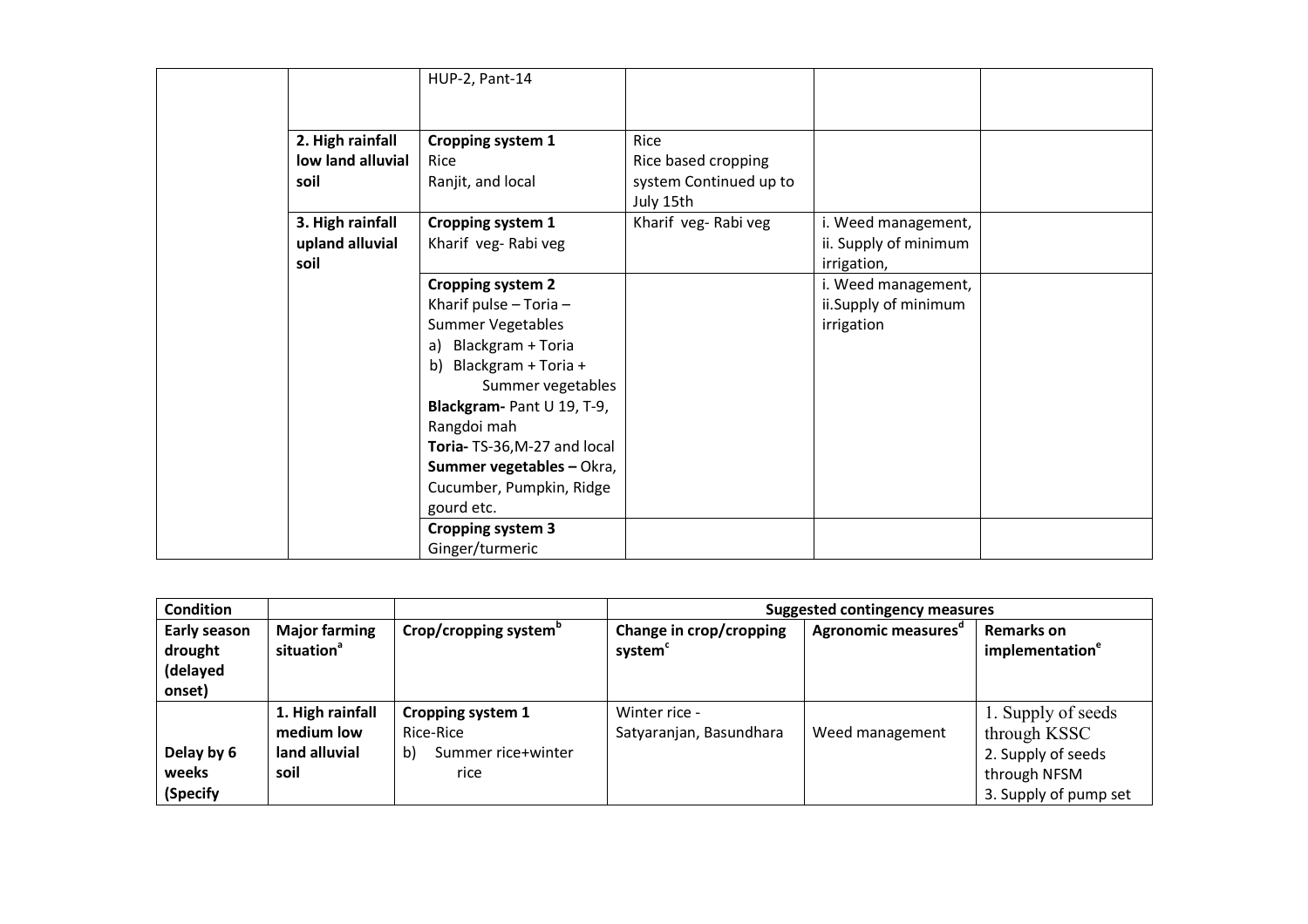| month)<br>July 3rd week |                                               | Summer rice-Lachit, Luit,<br>local<br>Winter rice- Ranjit, Bahadur,<br>and local                                                                                                                                                                                |                                                   |                                                                | through NFSM,<br>AACP, RKVY |
|-------------------------|-----------------------------------------------|-----------------------------------------------------------------------------------------------------------------------------------------------------------------------------------------------------------------------------------------------------------------|---------------------------------------------------|----------------------------------------------------------------|-----------------------------|
|                         |                                               | <b>Cropping system 2</b><br>Rice + Rapeseed & Mustard<br>c) Autumn rice + Toria<br>d) Winter rice + Toria                                                                                                                                                       | Winter rice - Lakhimi,<br>Satyaranjan, Basundhara | i. Weed management,<br>ii. Supply of minimum<br>irrigation,    |                             |
|                         |                                               | Autumn rice-Lachit, Luit and<br>local<br>Winter rice- Ranjit, Bahadur,<br>and local<br>Toria- TS-36, M-27 and local                                                                                                                                             |                                                   | Thinning                                                       |                             |
|                         |                                               | <b>Cropping system 3</b><br>Rice-Potato/pea<br>c) Winter rice + Potato<br>d) Winter rice + Pea<br>Winter rice- Ranjit, Bahadur,<br>and local<br>Potato- Kufri Chandramukhi,<br>K. Jyoti, K. Sindhuri, K.<br>Megha<br>Pea - Boneville, Rachna,<br>HUP-2, Pant-14 | Winter rice - Lakhimi,<br>Satyaranjan, Basundhara | i. Weed management,<br>ii. Supply of minimum<br>irrigation,    |                             |
|                         | 2. High rainfall<br>low land<br>alluvial soil | Cropping system 1<br>Rice<br>Ranjit, and local                                                                                                                                                                                                                  | Rice                                              |                                                                |                             |
|                         | 3. High rainfall<br>upland alluvial<br>soil   | Cropping system 1<br>Kharif veg-Rabi veg                                                                                                                                                                                                                        | Kharif veg-Rabi veg                               | i. Weed management,<br>ii. Supply of minimum<br>irrigation,    |                             |
|                         |                                               | <b>Cropping system 2</b><br>Kharif pulse - Toria -<br>Summer Vegetables<br>Blackgram + Toria<br>C)<br>d) Blackgram + Toria +                                                                                                                                    |                                                   | i. Weed management,<br>ii. Supply of life saving<br>irrigation |                             |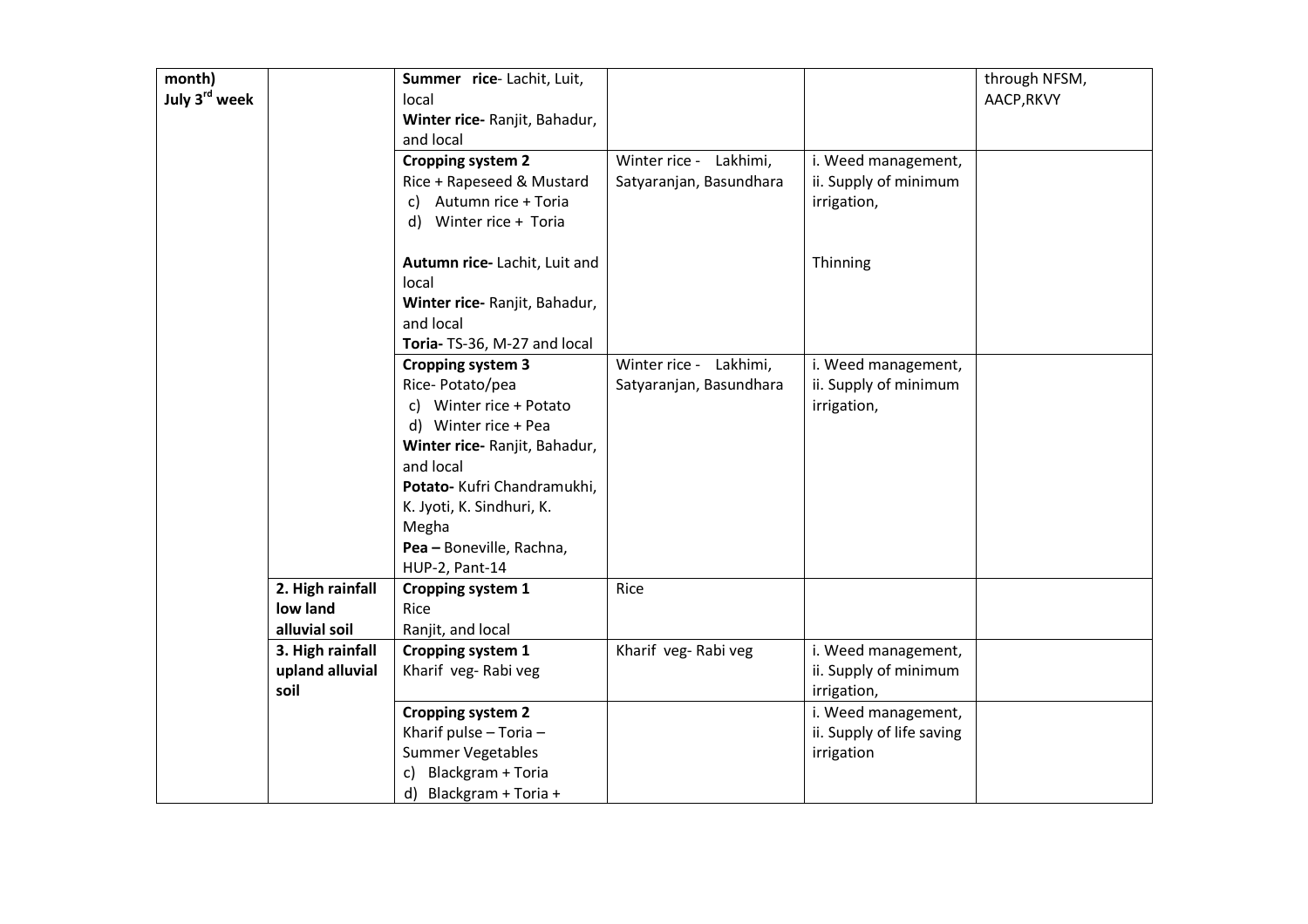| Summer vegetables           |  |  |
|-----------------------------|--|--|
| Blackgram- Pant U 19, T-9,  |  |  |
| Rangdoi mah                 |  |  |
| Toria-TS-36, M-27 and local |  |  |
| Summer vegetables - Okra,   |  |  |
| Cucumber, Pumpkin, Ridge    |  |  |
| gourd etc.                  |  |  |
| <b>Cropping system 3</b>    |  |  |
| Ginger/turmeric             |  |  |
|                             |  |  |

| <b>Condition</b>                                                |                                                         |                                                                                                                                                                              | <b>Suggested contingency measures</b>                                                                                                                                                                  |                                                                                                                                      |                                                                                                                                  |  |
|-----------------------------------------------------------------|---------------------------------------------------------|------------------------------------------------------------------------------------------------------------------------------------------------------------------------------|--------------------------------------------------------------------------------------------------------------------------------------------------------------------------------------------------------|--------------------------------------------------------------------------------------------------------------------------------------|----------------------------------------------------------------------------------------------------------------------------------|--|
| Early season<br>drought<br>(delayed<br>onset)                   | <b>Major farming</b><br>situation <sup>a</sup>          | Crop/cropping system <sup>b</sup>                                                                                                                                            | Change in crop/cropping<br>system <sup>c</sup>                                                                                                                                                         | Agronomic measures <sup>d</sup>                                                                                                      | <b>Remarks on</b><br>implementation <sup>e</sup>                                                                                 |  |
| Delay by 8<br>weeks<br>(Specify<br>month)<br>August 1st<br>week | 1. High rainfall<br>medium low<br>land alluvial<br>soil | <b>Cropping system 1</b><br>Rice-Rice<br>a) Summer rice+winter rice<br>Summer rice-Lachit, Luit,<br>local etc.<br>Winter rice- Ranjit, Bahadur,<br>Kushal, Moniram, Rangelee | Winter rice - Pankaj,<br>Kushal, Lakhimi,<br>Tranplanting with 60 days<br>old seedling upto the end<br>of August with<br>Monoharsali, Prafulla,<br>Gitesh<br>Direct seeding with Luit,<br>Kapilee etc. | Community nursery<br>development for<br>supply of seedlings.<br>i. Weed management<br>ii. Staggered planting,<br>iii. Closer spacing | 1. Supply of seeds<br>through KSSC<br>2. Supply of seeds<br>through NFSM<br>3. Supply of pump set<br>through NFSM,<br>AACP, RKVY |  |
|                                                                 |                                                         | <b>Cropping system 2</b><br>Rice + Rapeseed & Mustard<br>Autumn rice + Toria<br>a)<br>Winter rice + Toria<br>b)<br>Autumn rice- Govind, IR-50,<br>Lachit, Luit               | Winter rice - Luit,<br>Kapilee, Disang,                                                                                                                                                                | Rice-<br>i. Weed management,<br>ii. Supply of Life saving<br>irrigation,                                                             |                                                                                                                                  |  |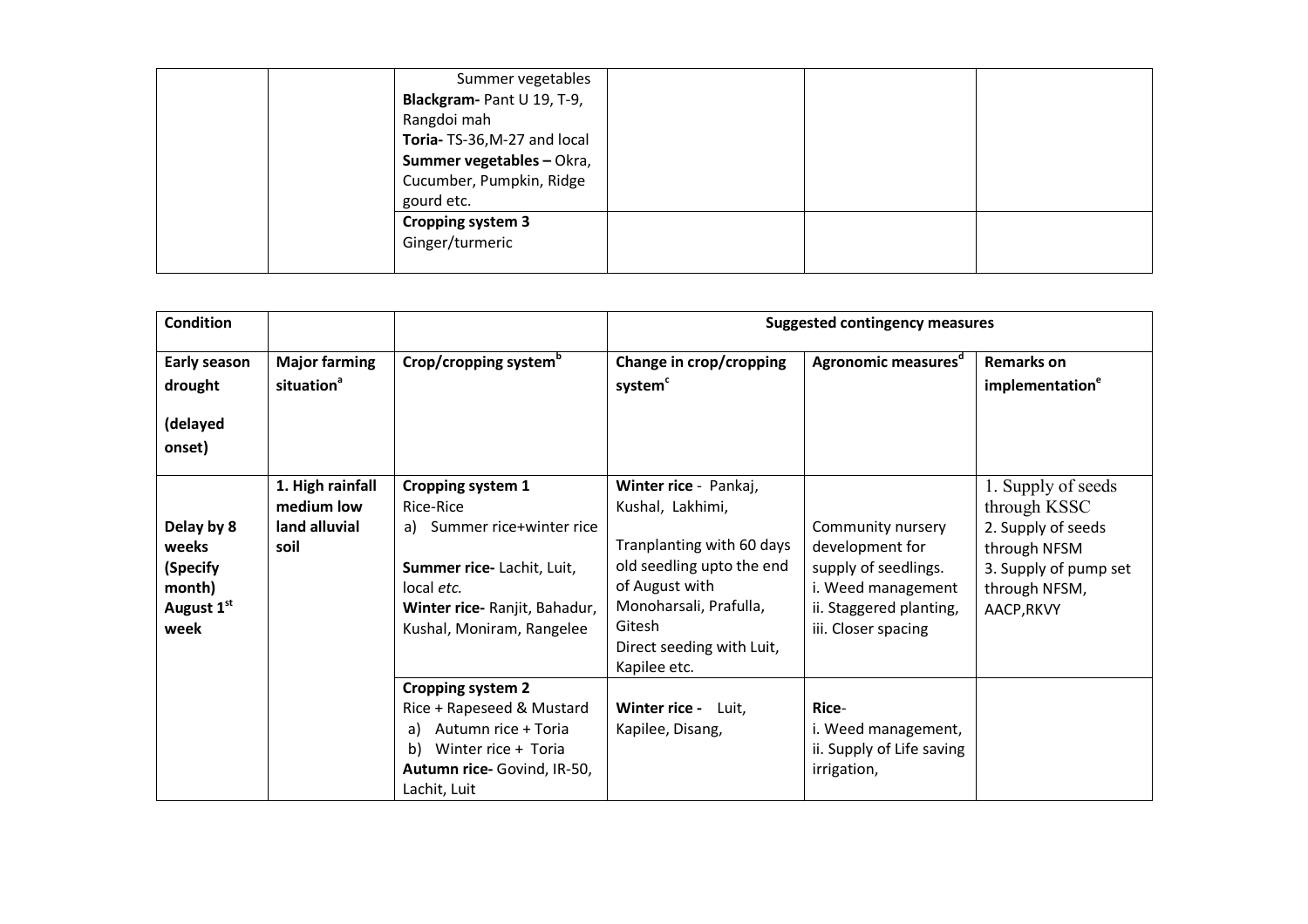|                  | Winter rice- Ranjit, Bahadur,  |                            |                           |  |
|------------------|--------------------------------|----------------------------|---------------------------|--|
|                  | Kushal, Moniram,               |                            | Thinning of toria         |  |
|                  | Toria- TS-36, M-27             |                            |                           |  |
|                  |                                |                            |                           |  |
|                  | <b>Cropping system 3</b>       | Winter rice - Luit,        | Rice-                     |  |
|                  | Rice-Potato                    | Kapilee, Disang,,          | i. Weed management,       |  |
|                  | a) Winter rice + Potato        |                            | ii. Supply of Life saving |  |
|                  | b) Winter rice + Pea           |                            | irrigation,               |  |
|                  | Winter rice- Ranjit, Bahadur,  |                            |                           |  |
|                  | Kushal, Moniram                |                            |                           |  |
|                  | Potato- Kufri Chandramukhi,    |                            |                           |  |
|                  | K. Jyoti, K. Sindhuri, K.      |                            |                           |  |
|                  | Megha                          |                            |                           |  |
|                  | Pea - Boneville, Rachna,       |                            |                           |  |
|                  | HUP-2, Pant-14                 |                            |                           |  |
| 2. High rainfall | Rice                           | Pankaj, Kushal, Lakhimi,   | i. Selection of drought   |  |
| low land         | Ranjit, Bahadur, Pankaj, local | Tranplanting with 60 days  | tolerant varieties        |  |
| alluvial soil    |                                | old seedling upto the end  | ii. Staggered planting,   |  |
|                  |                                | of August with             | iii. Closer spacing iv)   |  |
|                  |                                | Monoharsali, Prafulla,     | more seedlings/hill       |  |
|                  |                                | Gitsh                      |                           |  |
|                  |                                | Direct sowing of sprouted  |                           |  |
|                  |                                | seeds of Luit, Kapilee     |                           |  |
| 3. High rainfall | Cropping system 1              | Oilseed crops like sesame- | i. Weed management,       |  |
| upland alluvial  | Kharif veg-Rabi veg            | Rabi veg.                  | ii.Supply of Life saving  |  |
| soil             |                                |                            | irrigation,               |  |
|                  | <b>Cropping system 2</b>       |                            |                           |  |
|                  | Kharif pulse - Toria -         |                            | i. Weed management,       |  |
|                  | <b>Summer Vegetables</b>       |                            | ii. Supply of Life saving |  |
|                  | Blackgram + Toria<br>a)        |                            | irrigation,               |  |
|                  | Blackgram +Summer<br>b)        |                            |                           |  |
|                  | vegetables                     |                            |                           |  |
|                  | Blackgram- Pant U 19, T-9,     |                            |                           |  |
|                  | local                          |                            |                           |  |
|                  | Toria- TS-36, M-27             |                            |                           |  |
|                  | Summer vegetables - Okra,      |                            |                           |  |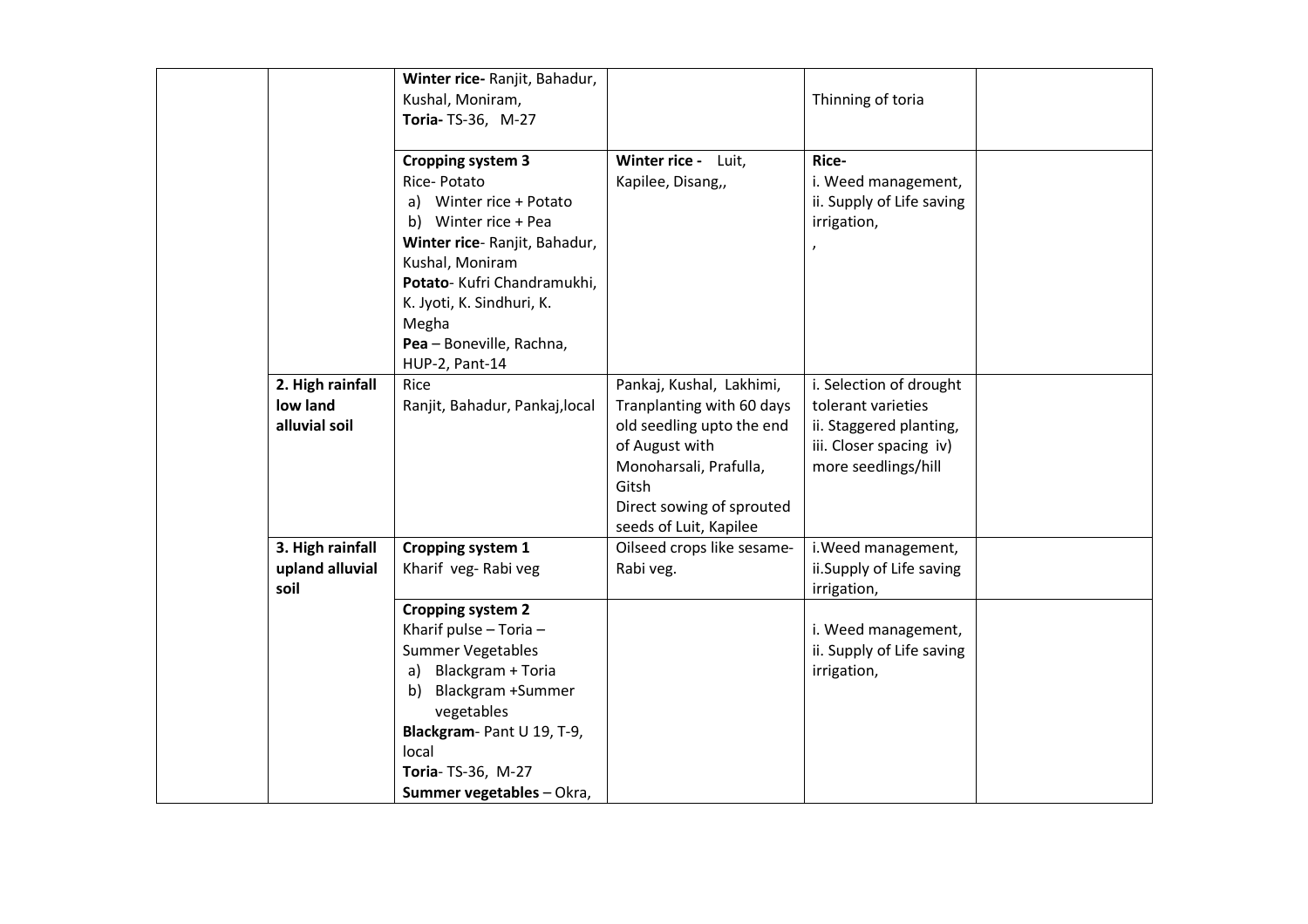| Cucumber, Pumpkin, Ridge |                    |  |
|--------------------------|--------------------|--|
| gourd etc.               |                    |  |
| <b>Cropping system 3</b> | Irrigation supply  |  |
| Ginger/turmeric          | ii)Weed management |  |

#### 2.1.2 Drought - Irrigated situation : Not applicable

| <b>Condition</b>                                                          |                        |                             |                         | <b>Suggested Contingency measures</b> |                   |
|---------------------------------------------------------------------------|------------------------|-----------------------------|-------------------------|---------------------------------------|-------------------|
|                                                                           | <b>Major Farming</b>   | <b>Normal Crop/cropping</b> | Change in crop/cropping | <b>Agronomic</b>                      | Remarks on        |
|                                                                           | situation <sup>'</sup> | system <sup>9</sup>         | system"                 | measures <sup>®</sup>                 | Implementation'   |
| <b>Delayed</b><br>release of<br>water in<br>canals due to<br>low rainfall | 1) Farming Situation   | <b>Cropping System:1</b>    |                         |                                       |                   |
| <b>Condition</b>                                                          |                        |                             |                         | <b>Suggested Contingency measures</b> |                   |
|                                                                           | <b>Major Farming</b>   | <b>Normal Crop/cropping</b> | Change in crop/cropping | <b>Agronomic</b>                      | <b>Remarks on</b> |
|                                                                           | situation              | system <sup>9</sup>         | system <sup>n</sup>     | measures <sup>®</sup>                 | Implementation'   |
| Limited<br>release of<br>water in<br>canals due to<br>low rainfall        | 1) Farming Situation   | <b>Cropping System:1</b>    |                         |                                       |                   |

| <b>Condition</b>                                                                          |                                    |                                                    | <b>Suggested Contingency measures</b>          |                        |                                      |  |
|-------------------------------------------------------------------------------------------|------------------------------------|----------------------------------------------------|------------------------------------------------|------------------------|--------------------------------------|--|
|                                                                                           | <b>Major Farming</b><br>situation' | <b>Normal Crop/cropping</b><br>svstem <sup>9</sup> | Change in crop/cropping<br>system <sup>'</sup> | Agronomic<br>measures' | <b>Remarks on</b><br>Implementation' |  |
| Non release<br>of water in<br>canals under<br>delayed onset<br>of monsoon<br>in catchment | 1) Farming Situation               | <b>Cropping System:1</b>                           |                                                |                        |                                      |  |

| <b>Condition</b> |                      |                             | <b>Suggested Contingency measures</b> |                       |                |
|------------------|----------------------|-----------------------------|---------------------------------------|-----------------------|----------------|
|                  | <b>Maior Farming</b> | <b>Normal Crop/cropping</b> | Change in crop/cropping               | Aqronomic             | Remarks on     |
|                  | situation            | system <sup>9</sup>         | svstem                                | measures <sup>®</sup> | Implementation |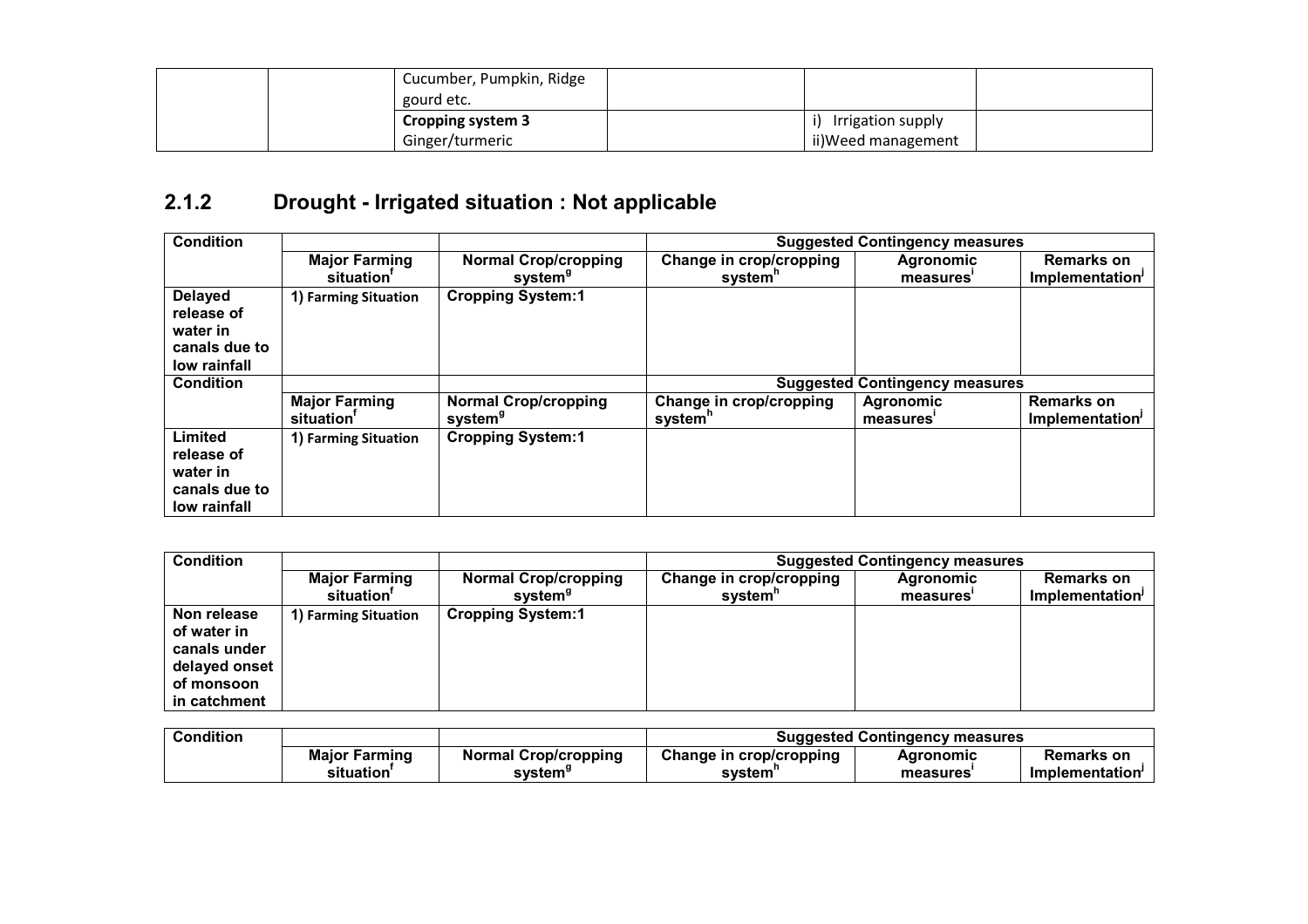| <b>Condition</b>    |                        |                             |                         | <b>Suggested Contingency measures</b> |                             |
|---------------------|------------------------|-----------------------------|-------------------------|---------------------------------------|-----------------------------|
|                     | <b>Major Farming</b>   | <b>Normal Crop/cropping</b> | Change in crop/cropping | Agronomic                             | <b>Remarks on</b>           |
|                     | situation <sup>'</sup> | system <sup>9</sup>         | system <sup>n</sup>     | measures <sup>®</sup>                 | Implementation <sup>1</sup> |
| Lack of             | 1) Farming Situation   | <b>Cropping System:1</b>    |                         |                                       |                             |
| inflows into        |                        |                             |                         |                                       |                             |
| tanks due to        |                        |                             |                         |                                       |                             |
| insufficient        |                        |                             |                         |                                       |                             |
| /delayed            |                        |                             |                         |                                       |                             |
| onset of            |                        |                             |                         |                                       |                             |
| monsoon             |                        |                             |                         |                                       |                             |
| <b>Condition</b>    |                        |                             |                         | <b>Suggested Contingency measures</b> |                             |
|                     | <b>Major Farming</b>   | <b>Normal Crop/cropping</b> | Change in crop/cropping | Agronomic                             | <b>Remarks on</b>           |
|                     | situation <sup>'</sup> | system <sup>9</sup>         | system <sup>n</sup>     | measures <sup>®</sup>                 | Implementation'             |
| <b>Insufficient</b> | 1) Farming Situation   | <b>Cropping System:1</b>    |                         |                                       |                             |
| groundwater         | Tube well red soil     |                             |                         |                                       |                             |
| recharge due        |                        |                             |                         |                                       |                             |
| to low rainfall     |                        |                             |                         |                                       |                             |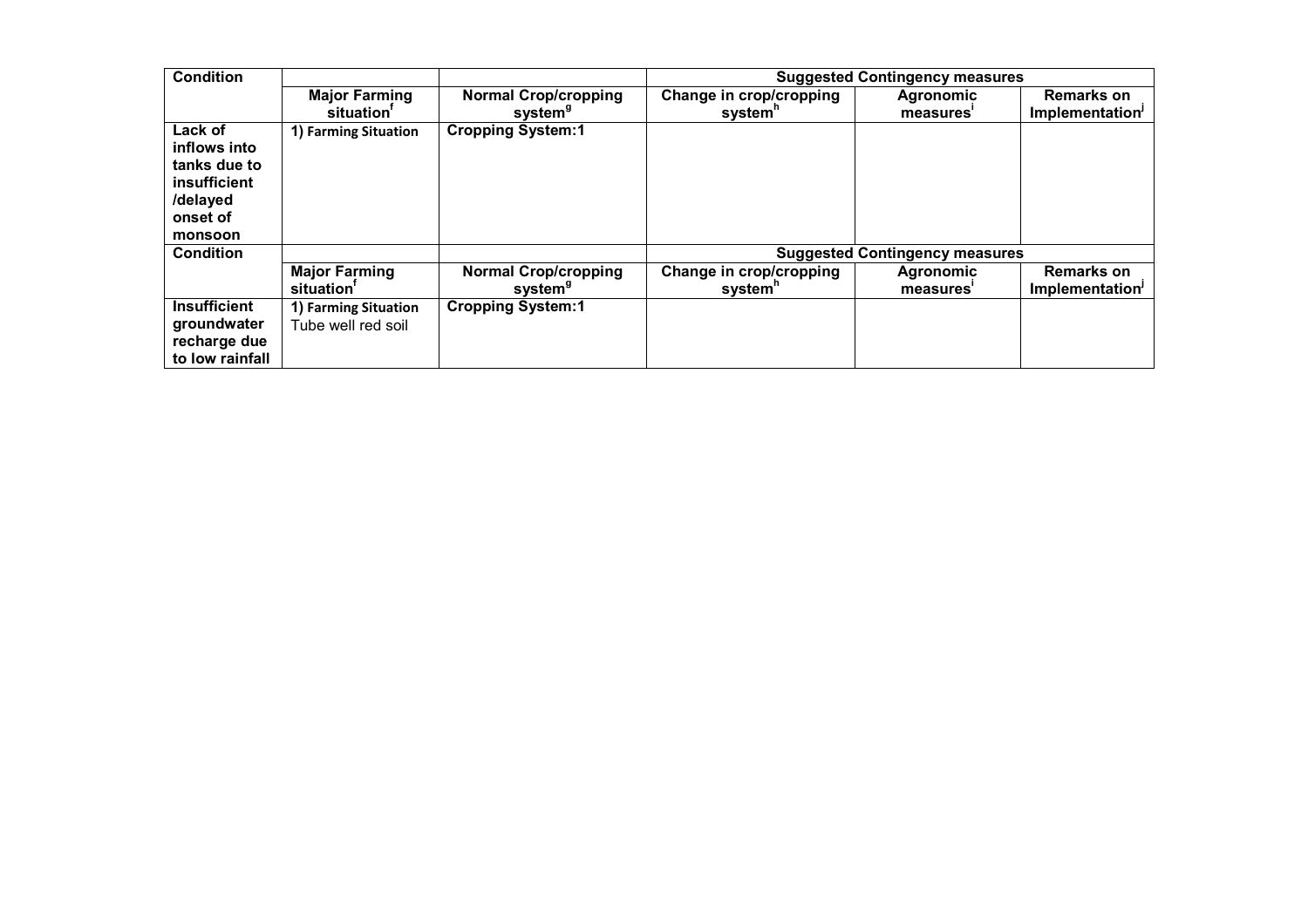#### **2.2 Unusual rains (untimely, unseasonal etc)** (for both rainfed and irrigated situations)

| <b>Condition</b>                                                        |                                                  |                         | <b>Suggested contingency measure</b>                                                                                        |                                                                 |
|-------------------------------------------------------------------------|--------------------------------------------------|-------------------------|-----------------------------------------------------------------------------------------------------------------------------|-----------------------------------------------------------------|
| Continuous high rainfall in<br>a short span leading to<br>water logging | Vegetative stage <sup>k</sup>                    | <b>Flowering stage'</b> | Crop maturity stage <sup>m</sup>                                                                                            | Post harvest <sup>s</sup>                                       |
| Rice                                                                    | Proper drainage,                                 | Proper drainage,        | Proper drainage, Use of chemicals to<br>check sprouting/enhance maturity.<br>Early harvesting at physiological<br>maturity. | Shift the produce to dry and safe<br>place.                     |
| Potato                                                                  | Proper drainage,                                 | Proper drainage,        | Drain out excess water if possible,<br>Early harvesting                                                                     | Shift the produce to dry and safe<br>place.                     |
| Mustrad                                                                 | Proper drainage,                                 | Proper drainage,        | Drain out excess water if possible,<br>Early harvesting                                                                     | Shift the produce to dry and safe<br>place.                     |
| Blackgram                                                               | Proper drainage,                                 | Proper drainage,        | Drain out excess water if possible,<br>Early harvesting                                                                     | Shift the produce to dry and safe<br>place.                     |
| Pea                                                                     | Proper drainage,                                 | Proper drainage,        | Drain out excess water if possible,<br>Early harvesting                                                                     | Shift the produce to dry and safe<br>place.                     |
| Horticulture                                                            |                                                  |                         |                                                                                                                             |                                                                 |
| <b>Banana</b>                                                           | Proper drainage,                                 | Proper drainage,        | Proper drainage,                                                                                                            | Shift the produce to dry and safe<br>place.                     |
| Assam lemon                                                             | Proper drainage,                                 | Proper drainage,        | Proper drainage,                                                                                                            | Shift the produce to dry and safe<br>place.                     |
| Areca nut                                                               | Proper drainage,                                 | Proper drainage,        | Proper drainage,                                                                                                            | Shift the produce to dry and safe<br>place.                     |
| Kharif Vegetable                                                        | Proper<br>drainage/Proper<br>nutrient management | Proper drainage,        | Proper drainage, Early harvesting                                                                                           | Shift the produce to dry and safe<br>place. Immediate marketing |
| Rabi vegetable                                                          | Proper<br>drainage/Proper<br>nutrient management | Proper drainage,        | Proper drainage, Early harvesting                                                                                           | Shift the produce to dry and safe<br>place. Immediate marketing |
| Tea                                                                     | Proper drainage                                  |                         |                                                                                                                             | Shift the produce to dry and safe                               |
|                                                                         |                                                  |                         |                                                                                                                             | place. Immediate disposal of                                    |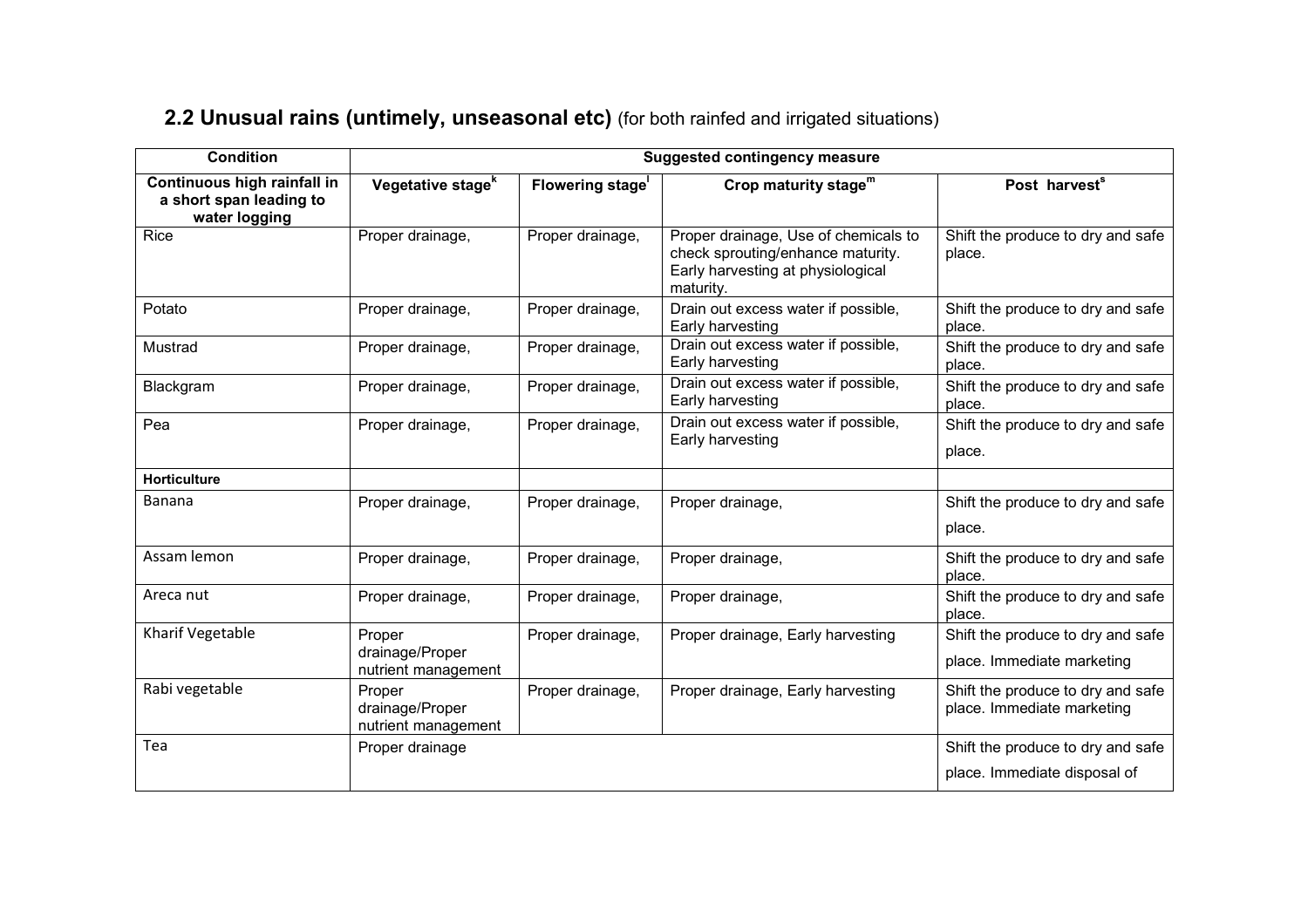|                                                                      |                                                                           |                                        |                                                                                                                             | green leaf                                                                      |
|----------------------------------------------------------------------|---------------------------------------------------------------------------|----------------------------------------|-----------------------------------------------------------------------------------------------------------------------------|---------------------------------------------------------------------------------|
| Heavy rainfall with high speed<br>winds in a short span <sup>2</sup> |                                                                           |                                        |                                                                                                                             |                                                                                 |
| Rice                                                                 | Proper drainage,                                                          | Proper drainage,                       | Proper drainage, Use of chemicals to<br>check sprouting/enhance maturity.<br>Early harvesting at physiological<br>maturity. | Shift the produce to dry and safe<br>place.                                     |
| Potato                                                               | Proper drainage,                                                          | Proper drainage,                       | Drain out excess water if possible,<br>Early harvesting                                                                     | Shift the produce to dry and safe<br>place.                                     |
| Mustrad                                                              | Proper drainage,                                                          | Proper drainage,                       | Drain out excess water if possible,<br>Early harvesting                                                                     | Shift the produce to dry and safe<br>place.                                     |
| Blackgram                                                            | Proper drainage,                                                          | Proper drainage,                       | Drain out excess water if possible,<br>Early harvesting                                                                     | Shift the produce to dry and safe<br>place.                                     |
| Pea                                                                  | Proper drainage,                                                          | Proper drainage,                       | Drain out excess water if possible,<br>Early harvesting                                                                     | Shift the produce to dry and safe<br>place.                                     |
| <b>Horticulture</b>                                                  |                                                                           |                                        |                                                                                                                             |                                                                                 |
| Banana                                                               | Proper drainage,                                                          | Proper drainage,                       | Proper drainage,                                                                                                            | Shift the produce to dry and safe<br>place.                                     |
| Assam lemon                                                          | Proper drainage,                                                          | Proper drainage,                       | Proper drainage,                                                                                                            | Shift the produce to dry and safe<br>place.                                     |
| Areca nut                                                            | Proper drainage,                                                          | Proper drainage,                       | Proper drainage,                                                                                                            | Shift the produce to dry and safe<br>place.                                     |
| Kharif Vegetable                                                     | Proper<br>drainage/Proper<br>nutrient management                          | Proper drainage,                       | Proper drainage, Early harvesting                                                                                           | Shift the produce to dry and safe<br>place. Immediate marketing                 |
| Rabi vegetable                                                       | Proper<br>drainage/Proper<br>nutrient management                          | Proper drainage,                       | Proper drainage, Early harvesting                                                                                           | Shift the produce to dry and safe<br>place. Immediate marketing                 |
| Tea                                                                  | Proper drainage, spraying of fungicide.                                   |                                        |                                                                                                                             | Shift the produce to dry and safe<br>place. Immediate disposal of<br>green leaf |
| Outbreak of pests and diseases due to unseasonal rains               |                                                                           |                                        |                                                                                                                             |                                                                                 |
| Rice                                                                 | Plant protection<br>measures, proper water<br>management for case<br>worm | Plant protection<br>measures           | Plant protection measures                                                                                                   | Proper drying and efficient storage                                             |
| Potato                                                               | Plant protection<br>measures                                              | Plant protection<br>measures specially | Plant protection measures                                                                                                   | Proper drying and efficient storage                                             |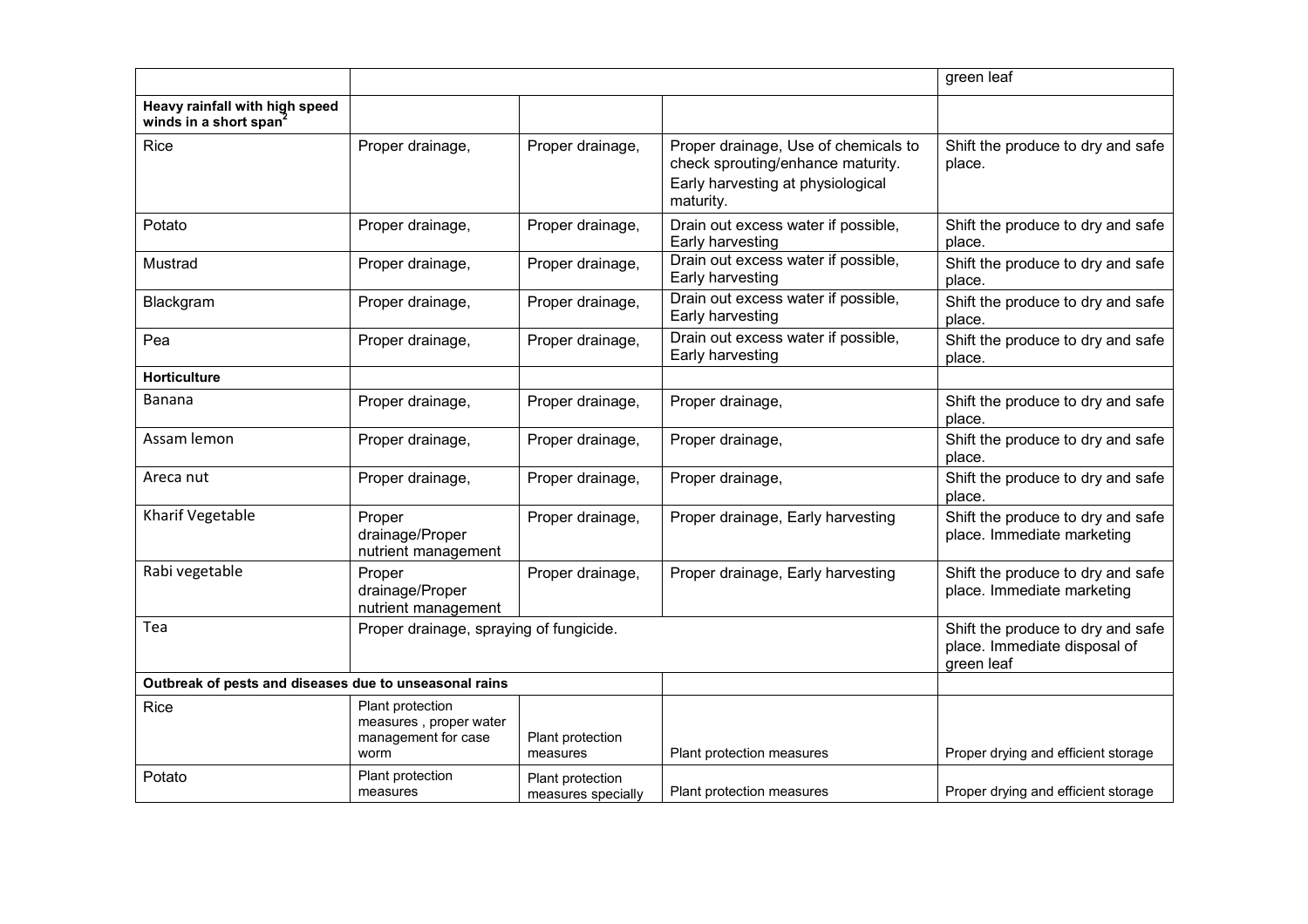|                     |                                      | against Blight               |                             |                                     |
|---------------------|--------------------------------------|------------------------------|-----------------------------|-------------------------------------|
| Mustrad             | Plant protection<br>measures         | Plant protection<br>measures | Plant protection measures   | Proper drying and efficient storage |
| Blackgram           | Plant protection<br>measures         | Plant protection<br>measures | Plant protection measures   | Proper drying and efficient storage |
| Pea                 | Plant protection<br>measures         | Plant protection<br>measures | Plant protection measures   | Proper drying and efficient storage |
| <b>Horticulture</b> |                                      |                              |                             |                                     |
| Banana              | Need based plant                     | Need based plant             | Need based plant protection |                                     |
|                     | protection measures                  | protection                   | measures                    |                                     |
|                     |                                      | measures                     |                             |                                     |
| Assam lemon         | Need based plant                     | Need based plant             | Need based plant protection |                                     |
|                     | protection measures                  | protection                   | measures                    |                                     |
|                     |                                      | measures                     |                             |                                     |
| Areca nut           | Need based plant                     | Need based plant             | Need based plant protection |                                     |
|                     | protection measures                  | protection                   | measures                    |                                     |
|                     |                                      | measures                     |                             |                                     |
| Kharif Vegetable    | Need based plant                     | Need based plant             | Need based plant protection |                                     |
|                     | protection measures                  | protection                   | measures                    |                                     |
|                     |                                      | measures                     |                             |                                     |
| Rabi vegetable      | Need based plant                     | Need based plant             | Need based plant protection |                                     |
|                     | protection measures                  | protection                   | measures                    |                                     |
|                     |                                      | measures                     |                             |                                     |
| Tea                 | Need based plant protection measures |                              |                             |                                     |

#### 2.3 Floods :

| <b>Condition</b>                                            | Suggested contingency measure                                       |                                                                                                                                                                |                                                                                                                         |                                                                                                                                                                          |
|-------------------------------------------------------------|---------------------------------------------------------------------|----------------------------------------------------------------------------------------------------------------------------------------------------------------|-------------------------------------------------------------------------------------------------------------------------|--------------------------------------------------------------------------------------------------------------------------------------------------------------------------|
| Transient water logging/ partial<br>inundation <sup>1</sup> | Seedling / nursery stage                                            | Vegetative stage                                                                                                                                               | <b>Reproductive stage</b>                                                                                               | At harvest                                                                                                                                                               |
| <b>Rice</b>                                                 | Drainage of the Nursery bed,<br>If not possible go for<br>re-sowing | Drainage of excess water.<br>Apply $1/3^{\text{rd}}$ N + 50% K2O as<br>during<br>dressing<br>the<br>top<br>tillering stage.<br>In partially damaged field, gap | Drainage of excess<br>water. If flood comes<br>during reproductive<br>stage, emphasis should<br>be given on rabi crops. | Drainage of excess water. If<br>flood comes at harvesting<br>stage, more emphasis should<br>be given to low volume high<br>rabi<br>value<br>crops<br>and<br>Autumn paddy |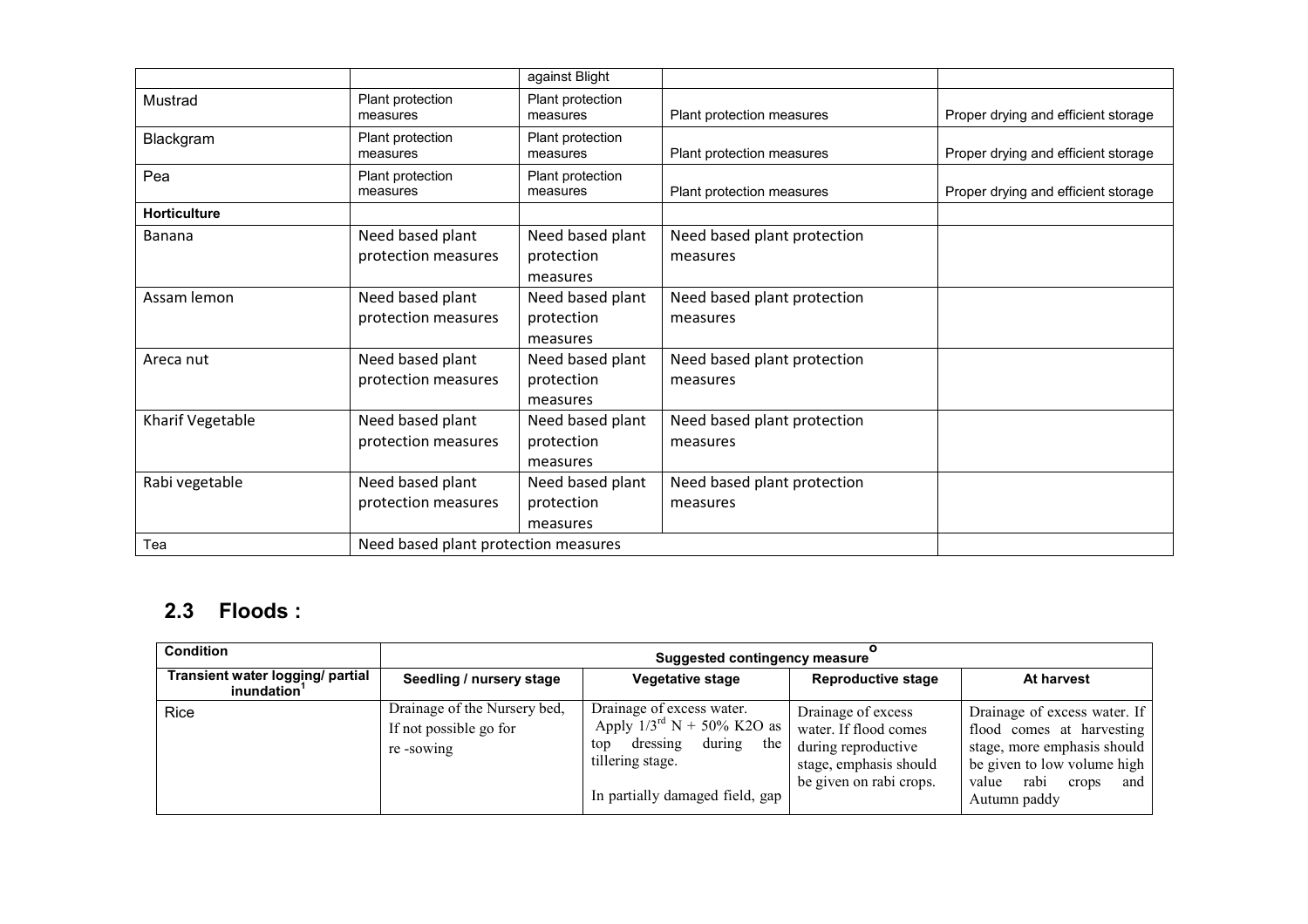|                     |                                             | filling may be done.<br>Wet seeding of sprouted seeds<br>$(a)$ 75-80 kg/ha) of short to<br>medium duration varieties like<br>Disang, Luit, (100 days)<br>Kapili, Kalong (120 days)<br>50-60 days old seedlings<br>capable of providing good<br>yield like Gitesh should be<br>selected<br>Management of pests $\&$<br>diseases as per need | Utilization of residual<br>soil moisture and use of<br>recharged soil profile for<br>growing<br>pulses<br>and<br>oilseeds<br>Growing of vegetables<br>after<br>receding<br>flood<br>water and adoption of<br>integrated<br>farming<br>system to obtain more<br>income<br>and<br>to<br>the<br>loss<br>compensate<br>during kharif. | Supply of seeds and other<br>agro-inputs of <i>rabi</i> crops at<br>subsidized rate, provision of<br>bank loan etc.<br>Utilization of residual soil<br>moisture<br>and<br>of<br>use<br>recharged soil profile for<br>growing pulses and oilseeds.<br>Growing of cucurbits after<br>receding flood water |
|---------------------|---------------------------------------------|--------------------------------------------------------------------------------------------------------------------------------------------------------------------------------------------------------------------------------------------------------------------------------------------------------------------------------------------|-----------------------------------------------------------------------------------------------------------------------------------------------------------------------------------------------------------------------------------------------------------------------------------------------------------------------------------|---------------------------------------------------------------------------------------------------------------------------------------------------------------------------------------------------------------------------------------------------------------------------------------------------------|
| Potato              | Drain out excess water,<br>Delayed planting | Drain out water if possible                                                                                                                                                                                                                                                                                                                | Drain out water if<br>possible                                                                                                                                                                                                                                                                                                    | Shift the produce to the safe<br>and dry place                                                                                                                                                                                                                                                          |
| Mustrad             | Drain out excess water,<br>Delayed planting | Drain out water if possible                                                                                                                                                                                                                                                                                                                | Drain out water if<br>possible                                                                                                                                                                                                                                                                                                    | Shift the produce to the safe<br>and dry place                                                                                                                                                                                                                                                          |
| Blackgram           | Drain out excess water,<br>Delayed planting | Drain out water if possible                                                                                                                                                                                                                                                                                                                | Drain out water if<br>possible                                                                                                                                                                                                                                                                                                    | Shift the produce to the safe<br>and dry place                                                                                                                                                                                                                                                          |
| Pea                 | Drain out excess water,<br>Delayed planting | Drain out water if possible                                                                                                                                                                                                                                                                                                                | Drain out water if<br>possible                                                                                                                                                                                                                                                                                                    | Shift the produce to the safe<br>and dry place                                                                                                                                                                                                                                                          |
| <b>Horticulture</b> | Drain out excess water,<br>Delayed planting | Drain out water if possible                                                                                                                                                                                                                                                                                                                | Drain out water if<br>possible                                                                                                                                                                                                                                                                                                    | Shift the produce to the safe<br>and dry place                                                                                                                                                                                                                                                          |
| <b>Banana</b>       | Drain out excess water,<br>Delayed planting | Drain out water if possible                                                                                                                                                                                                                                                                                                                | Drain out water if<br>possible                                                                                                                                                                                                                                                                                                    | Shift the produce to the safe<br>and dry place                                                                                                                                                                                                                                                          |
| Assam lemon         | Drain out excess water,<br>Delayed planting | Drain out water if possible                                                                                                                                                                                                                                                                                                                | Drain out water if<br>possible                                                                                                                                                                                                                                                                                                    | Shift the produce to the safe<br>and dry place                                                                                                                                                                                                                                                          |
| Areca nut           | Drain out excess water,<br>Delayed planting | Drain out water if possible                                                                                                                                                                                                                                                                                                                | Drain out water if<br>possible                                                                                                                                                                                                                                                                                                    | Shift the produce to the safe<br>and dry place                                                                                                                                                                                                                                                          |
| Kharif Vegetable    | Drain out excess water,<br>Delayed planting | Drain out water if possible                                                                                                                                                                                                                                                                                                                | Drain out water if<br>possible                                                                                                                                                                                                                                                                                                    | Shift the produce to the safe<br>and dry place                                                                                                                                                                                                                                                          |
| Rabi vegetable      | Drain out excess water,                     | Drain out water if possible                                                                                                                                                                                                                                                                                                                | Drain out water if<br>possible                                                                                                                                                                                                                                                                                                    | Shift the produce to the safe                                                                                                                                                                                                                                                                           |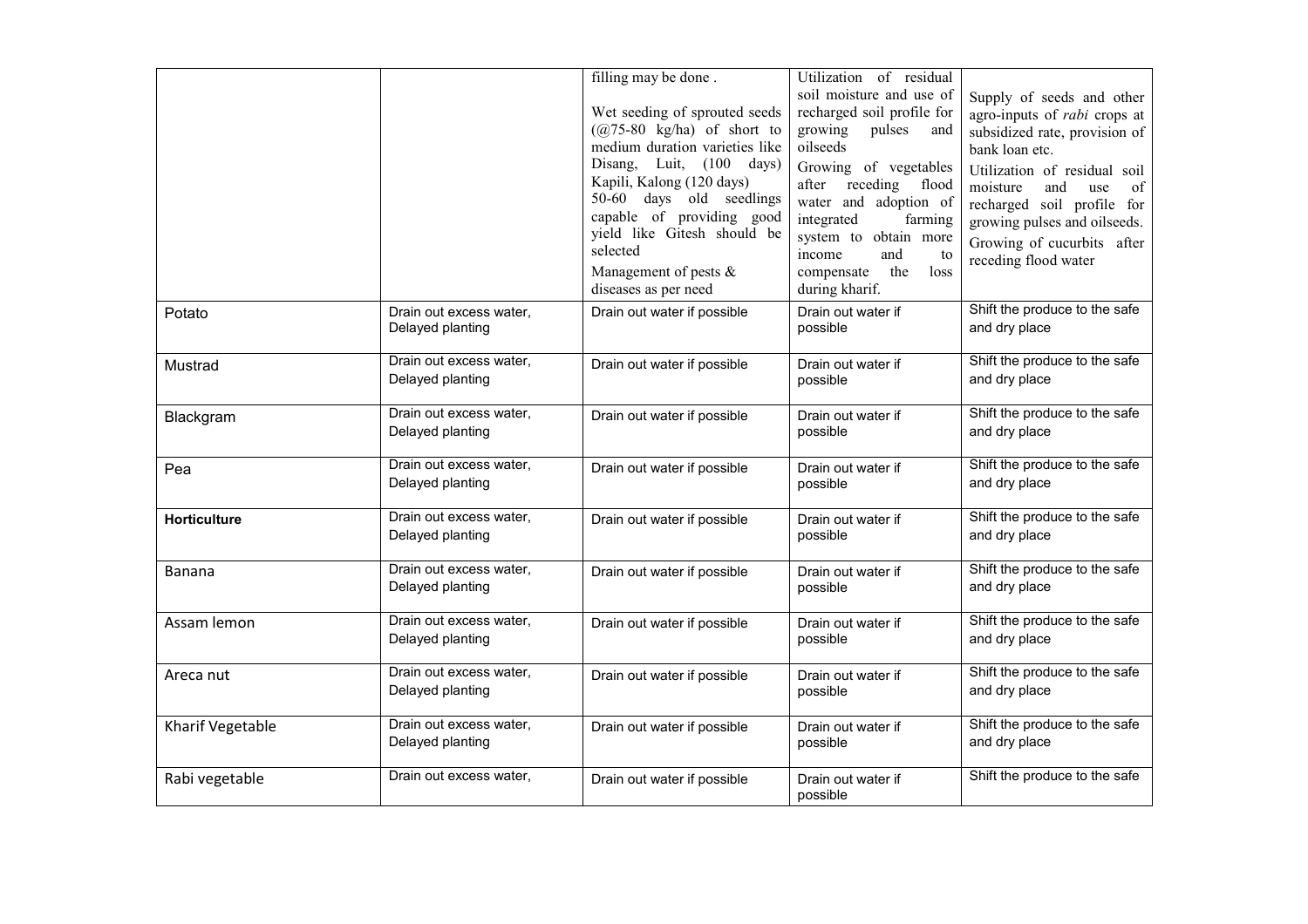|                                                                    | Delayed planting                                                                                    |                                                                                                     |                                                                                              | and dry place                                  |
|--------------------------------------------------------------------|-----------------------------------------------------------------------------------------------------|-----------------------------------------------------------------------------------------------------|----------------------------------------------------------------------------------------------|------------------------------------------------|
| Tea                                                                | Drain out excess water, Foliar application of NPK                                                   |                                                                                                     |                                                                                              |                                                |
| <b>Continuous submergence</b><br>for more than 2 days <sup>2</sup> |                                                                                                     |                                                                                                     |                                                                                              |                                                |
| Rice                                                               | Drain out excess water,<br>Replanting, Prophylactic<br>measures against pest and<br><b>Diseases</b> | Drain out excess water,<br>Replanting, Direct seeding<br>after receding of water.                   | Drain out water if<br>possible                                                               | Shift the produce to the safe<br>and dry place |
| Potato                                                             | Drain out excess water.<br>Delayed planting                                                         | Replanting                                                                                          | Drain out water if<br>possible                                                               | Shift the produce to the safe<br>and dry place |
| Mustrad                                                            | Drain out excess water,<br>Delayed planting                                                         |                                                                                                     | Drain out water if<br>possible                                                               | Shift the produce to the safe<br>and dry place |
| Blackgram                                                          | Drain out excess water.<br>Delayed planting                                                         | Drain excess water                                                                                  |                                                                                              | Shift the produce to the safe<br>and dry place |
| Pea                                                                | Drain excess water                                                                                  | Drain excess water                                                                                  | Drain excess water                                                                           | Shift the produce to the safe<br>and dry place |
| <b>Horticulture</b>                                                |                                                                                                     |                                                                                                     |                                                                                              |                                                |
| Banana                                                             |                                                                                                     |                                                                                                     |                                                                                              |                                                |
| Assam lemon                                                        |                                                                                                     |                                                                                                     |                                                                                              |                                                |
| Areca nut                                                          |                                                                                                     |                                                                                                     |                                                                                              |                                                |
| Kharif Vegetable                                                   | Drain out excess water,<br>Replanting, Prophylactic<br>measures against pest and<br><b>Diseases</b> | Drain out excess water,<br>Replanting, Prophylactic<br>measures against pest and<br><b>Diseases</b> | Drain out excess water,<br>Replanting, Prophylactic<br>measures against pest<br>and Diseases | Shift the produce to the safe<br>and dry place |
| Rabi vegetable                                                     |                                                                                                     |                                                                                                     |                                                                                              |                                                |
| Tea                                                                | Drain out excess water, Foliar application of NPK                                                   |                                                                                                     |                                                                                              |                                                |
| Sea water intrusion <sup>3</sup>                                   | Not applicable                                                                                      |                                                                                                     |                                                                                              |                                                |

## 2.4 Extreme events: Heat wave / Cold wave/Frost/ Cyclone : Not experienced / encountered

| Extreme event type |                          | Suggested contingency measure' |                           |            |  |  |
|--------------------|--------------------------|--------------------------------|---------------------------|------------|--|--|
|                    | Seedling / nursery stage | Vegetative stage               | <b>Reproductive stage</b> | At harvest |  |  |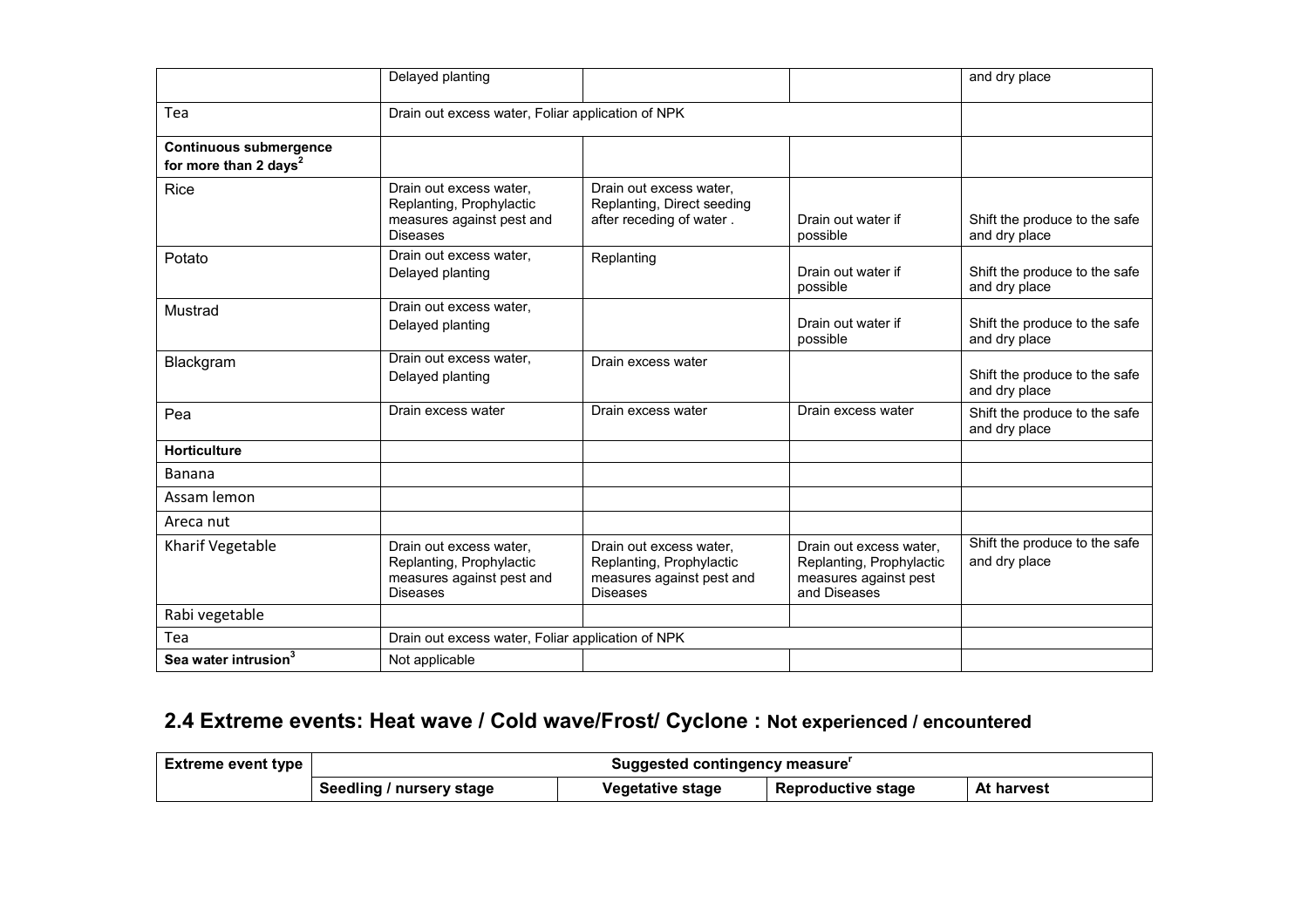| Heat Wave <sup>p</sup> |  |  |
|------------------------|--|--|
| Cold wave <sup>q</sup> |  |  |
| <b>Frost</b><br>$\sim$ |  |  |
| Hailstorm              |  |  |
| Cyclone                |  |  |

## 2.5 Contingent strategies for Livestock, Poultry & Fisheries

#### 2.5.1 Livestock

|                               | <b>Suggested contingency measures</b>                                                                                                                                                                                                                                                                     |                                                                                                                                                                                                                               |                                                                                            |  |
|-------------------------------|-----------------------------------------------------------------------------------------------------------------------------------------------------------------------------------------------------------------------------------------------------------------------------------------------------------|-------------------------------------------------------------------------------------------------------------------------------------------------------------------------------------------------------------------------------|--------------------------------------------------------------------------------------------|--|
|                               | Before the event <sup>s</sup>                                                                                                                                                                                                                                                                             | During the event                                                                                                                                                                                                              | After the event                                                                            |  |
| <b>Drought</b>                |                                                                                                                                                                                                                                                                                                           |                                                                                                                                                                                                                               |                                                                                            |  |
| Feed and fodder availability  | Emphasis on household backyard perennial<br>fodder crop and its proper storage.<br>Community basis Wasteland perennial<br>fodder cultivation on<br>Development of Fodder banks<br>Storage of ready made Silage or following its<br>making.<br>Storage of straw<br>Storage of additional feed supplements. | Use of stored fodder.<br>Use of stored silage and straw.<br>Straw may be supplied following<br>urea treatment.<br>Transporting excess fodder from<br>adjoining districts if possible.<br>Use of feed supplements              | Mandatory health<br>check-up.<br>Culling unproductive<br>livestock after health<br>checkup |  |
| Drinking water                | Preserving rain water in the tank for<br>drinking purpose.<br>Rain and roof water harvesting.                                                                                                                                                                                                             | Using preserved water in the tanks<br>for drinking.<br>Provide artificial shadow.<br>Feeding under confinement that<br>will help in reducing evaporative<br>loss.<br>Manage mental feeding rather<br>than productive feeding. | Mandatory health<br>check-up.<br>Culling unproductive<br>livestock.                        |  |
| Health and disease management | Veterinary preparedness with medicines<br>and vaccines.<br>Preparedness of mobile veterinary services                                                                                                                                                                                                     | Providing mobile veterinary<br>services.                                                                                                                                                                                      | Mandatory health<br>check-up.<br>Culling unproductive                                      |  |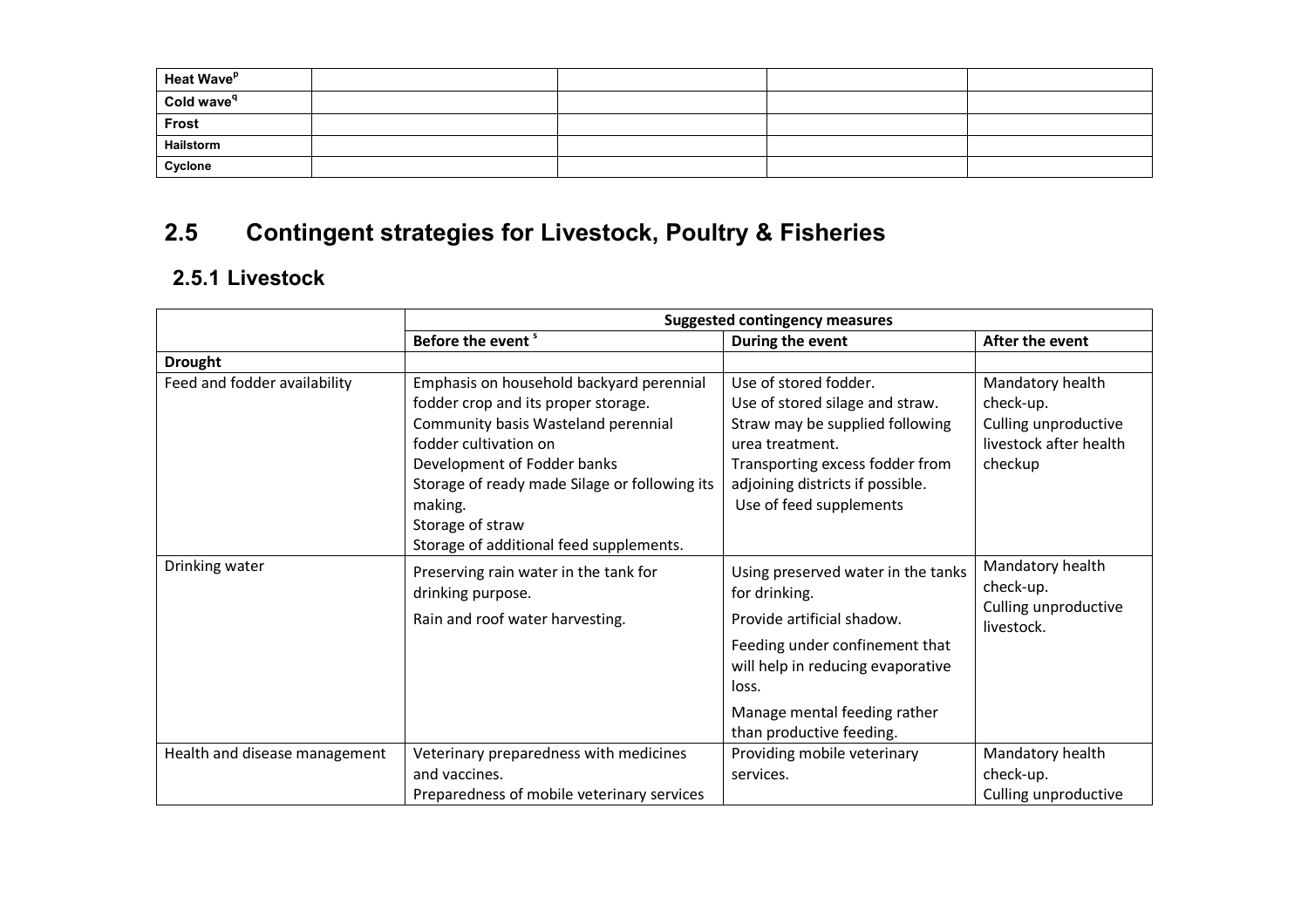|                               | to be offered during emergency period for                                                                                                                                                                                                                |                                                                                                                                                                                       | livestock.                                                                                                                                                                |
|-------------------------------|----------------------------------------------------------------------------------------------------------------------------------------------------------------------------------------------------------------------------------------------------------|---------------------------------------------------------------------------------------------------------------------------------------------------------------------------------------|---------------------------------------------------------------------------------------------------------------------------------------------------------------------------|
|                               | critical and emergency care.                                                                                                                                                                                                                             |                                                                                                                                                                                       |                                                                                                                                                                           |
|                               | Vaccination and deworming schedule.                                                                                                                                                                                                                      |                                                                                                                                                                                       |                                                                                                                                                                           |
| <b>Floods</b>                 |                                                                                                                                                                                                                                                          |                                                                                                                                                                                       |                                                                                                                                                                           |
| Feed and fodder availability  | Encourage perennial fodder on bunds and<br>waste land on community basis<br>Preservation of fodder.<br>Stock of raw material for concentrate and<br>feed supplements.                                                                                    | Utilizing stored fodder from<br>perennial trees and Fodder bank<br>reserves<br>Transporting excess fodder from<br>adjoining districts if possible.                                    | Mandatory health<br>check-up.<br>Culling unproductive<br>livestock.                                                                                                       |
|                               |                                                                                                                                                                                                                                                          | Use of stored feed supplements.                                                                                                                                                       |                                                                                                                                                                           |
| Drinking water                | Preserving water in the tank for drinking<br>purpose.<br>Rain and roof water harvesting.                                                                                                                                                                 | Supply of stored clean/treated<br>drinking water.                                                                                                                                     | Replacement of the old<br>stock of drinking water<br>with fresh clean water.                                                                                              |
| Health and disease management | Provision of community shelter to be<br>provided during the event.<br>Preparedness for critical and emergency<br>care during the event including installation<br>of mobile veterinary services.<br>Vaccination and deworming schedule to be<br>followed. | Shifting of animals to community<br>shelter.<br>Conducting mass animal Health<br>Camps and treating the affected<br>once in Campaign.<br>Emergency care by mobile<br>veterinary unit. | Mandatory health<br>check-up of livestock<br>with modern diagnostic<br>aids.<br>Culling unproductive<br>livestock if necessary.<br>Eco-friendly disposal of<br>carcasses. |

| Cyclone                        | Not applicable |  |
|--------------------------------|----------------|--|
| Feed and fodder availability   |                |  |
| Drinking water                 |                |  |
| Health and disease management  |                |  |
| <b>Heat wave and Cold wave</b> | Not applicable |  |
| Shelter/Environment management |                |  |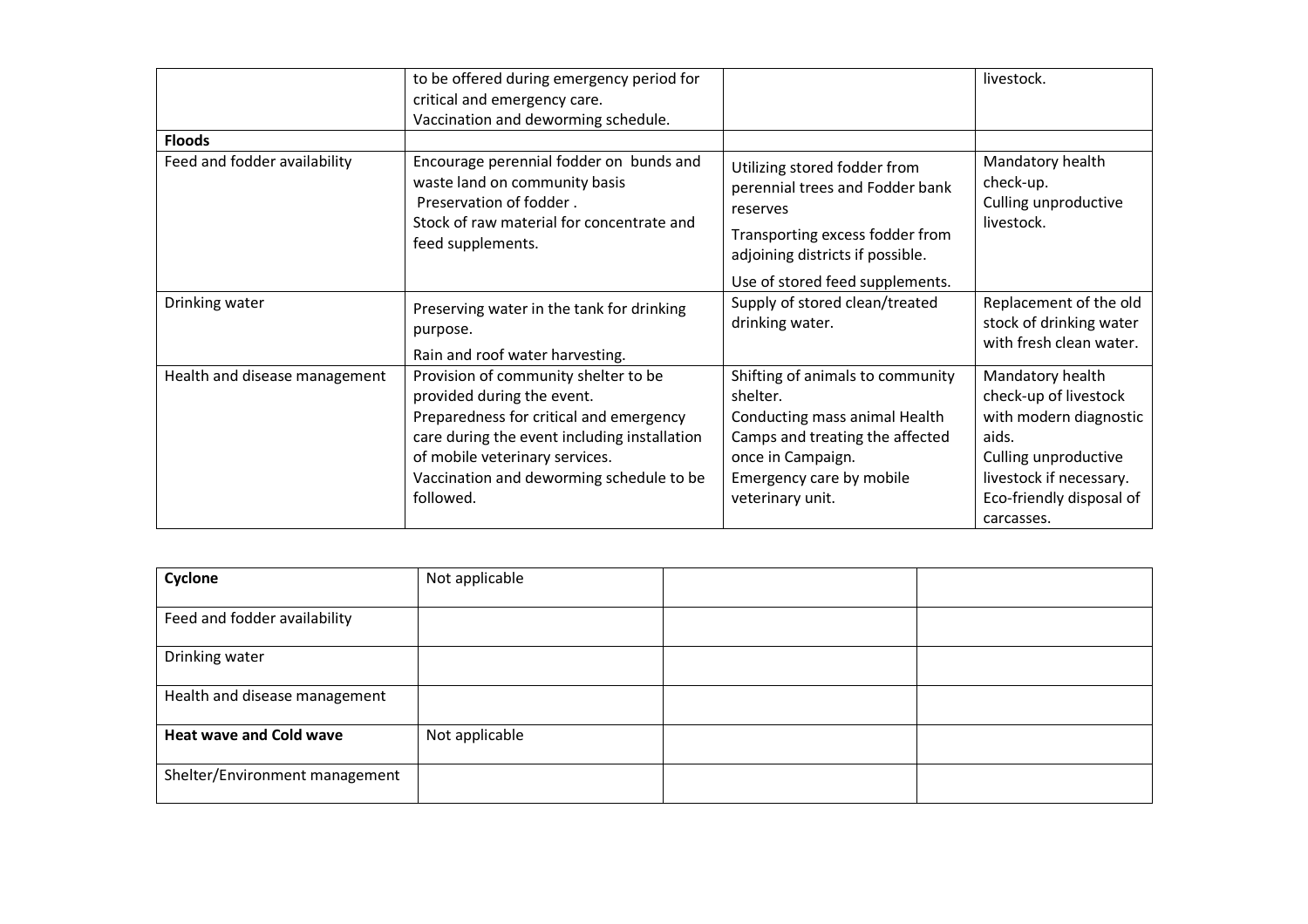| Health and disease management<br>. . |  |  |
|--------------------------------------|--|--|
|                                      |  |  |

<sup>s</sup> based on fore warming wherever applicable

#### 2.5.2 Poultry

|                               | <b>Suggested contingency measures</b>                                                                                                                                                                                           |                                                                                                                   |                                                                                                      |
|-------------------------------|---------------------------------------------------------------------------------------------------------------------------------------------------------------------------------------------------------------------------------|-------------------------------------------------------------------------------------------------------------------|------------------------------------------------------------------------------------------------------|
|                               | Before the event <sup>s</sup>                                                                                                                                                                                                   | During the event                                                                                                  | After the event                                                                                      |
| <b>Drought</b>                |                                                                                                                                                                                                                                 |                                                                                                                   |                                                                                                      |
| Shortage of feed ingredients  | Storage of additional ration or feed<br>ingredients and feed supplements.                                                                                                                                                       | Use of stored feed ingredients<br>and supplements.<br>Manage mental feeding rather<br>than productive feeding.    | Mandatory health check-up.<br>Culling unproductive birds.<br>Proper disposal of dead birds.          |
| Drinking water                | Preserving water in the tank for<br>drinking purpose.                                                                                                                                                                           | Using preserved water in the<br>tanks for drinking.                                                               | Mandatory health check-up.<br>Culling diseased birds.                                                |
|                               | Rain and roof water harvesting.                                                                                                                                                                                                 | Provide artificial shadow.                                                                                        | Replacement of the old stock of<br>drinking water with fresh clean                                   |
|                               |                                                                                                                                                                                                                                 | Feeding under confinement<br>that will help in reducing<br>evaporative loss.                                      | water.                                                                                               |
| Health and disease management | Veterinary preparedness with<br>medicines and vaccines.<br>Preparedness of mobile veterinary<br>services to be offered during<br>emergency period for critical and<br>emergency care.<br>Vaccination and deworming<br>schedule. | Providing mobile veterinary<br>services for emergency care.                                                       | Mandatory health check-up.<br>Culling unproductive livestock.<br>Eco-friendly disposal of carcasses. |
| <b>Floods</b>                 |                                                                                                                                                                                                                                 |                                                                                                                   |                                                                                                      |
| Shortage of feed ingredient   | Stocking of essential feed<br>ingredients                                                                                                                                                                                       | Utilization of stock feed.<br>Providing mobile veterinary<br>services for emergency care.<br>Disposal at proper / | Disposal of birds at prematurity<br>stage if necessary.                                              |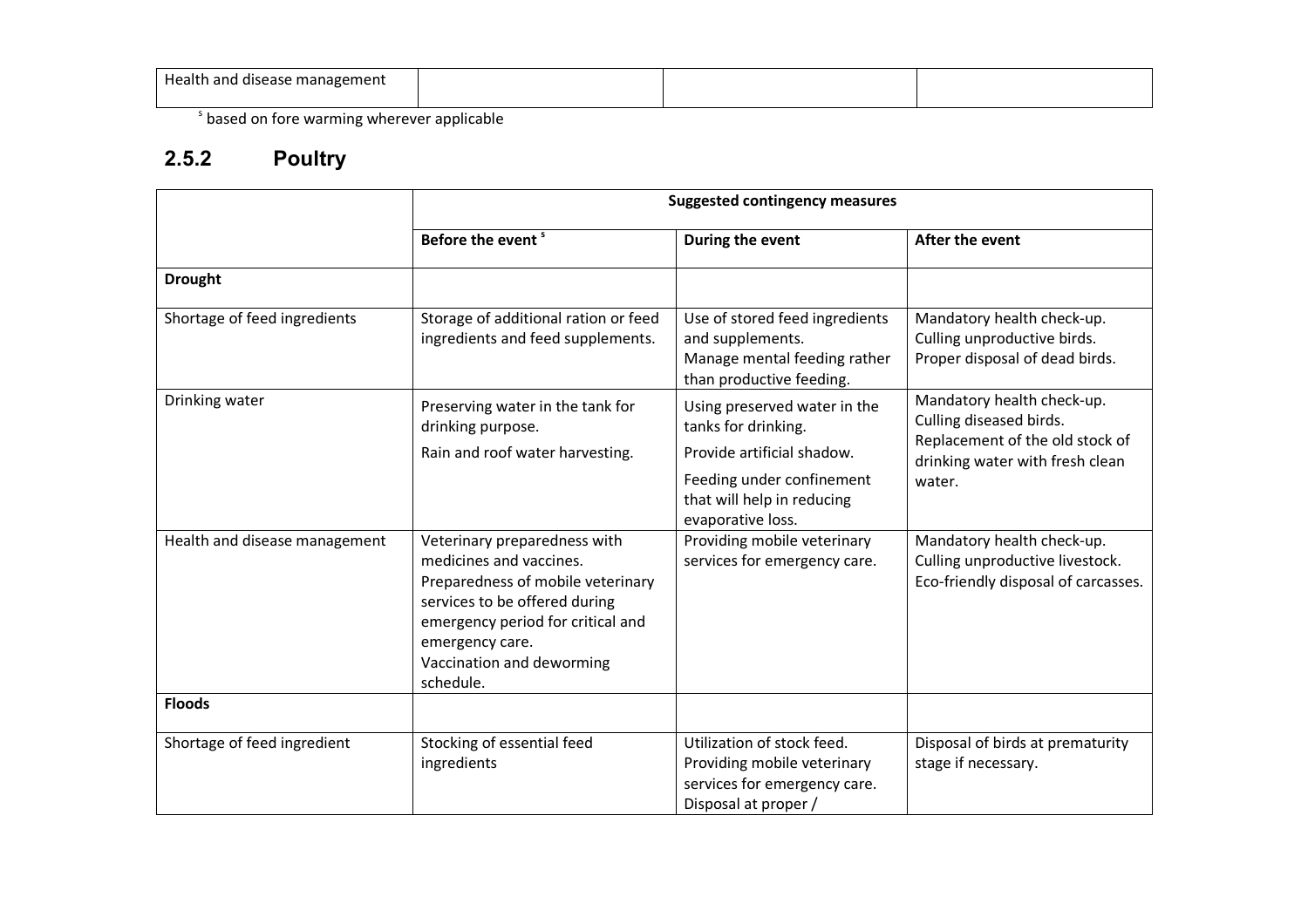|                                |                                                                                 | prematurity stage if necessary.                                                                                      |                                                                                                                                                                                  |
|--------------------------------|---------------------------------------------------------------------------------|----------------------------------------------------------------------------------------------------------------------|----------------------------------------------------------------------------------------------------------------------------------------------------------------------------------|
| Drinking water                 | Provision for clean drinking water                                              | Supply of disinfected drinking<br>water                                                                              | Replacement of the old stock of<br>drinking water with fresh clean<br>water.<br>Supply of disinfected drinking<br>water.                                                         |
| Health and disease management  | <b>Emergency Veterinary preparedness</b><br>with medicines vaccination to birds | Treatment of the diseased<br>birds.<br>Awareness Campaign to public<br>not to use diseased birds for<br>consumption. | Mandatory health check-up of<br>birds for any kind of diseases<br>with modern diagnostic aids.<br>Culling diseased birds if<br>necessary.<br>Eco-friendly disposal of carcasses. |
| Cyclone                        | Not applicable                                                                  |                                                                                                                      |                                                                                                                                                                                  |
| Shortage of feed in gradient   |                                                                                 |                                                                                                                      |                                                                                                                                                                                  |
| Drinking water                 |                                                                                 |                                                                                                                      |                                                                                                                                                                                  |
| Health and disease management  |                                                                                 |                                                                                                                      |                                                                                                                                                                                  |
| <b>Heat wave and Cold wave</b> | Not applicable                                                                  |                                                                                                                      |                                                                                                                                                                                  |
| Shelter/Environment management |                                                                                 |                                                                                                                      |                                                                                                                                                                                  |
| Health and disease management  |                                                                                 |                                                                                                                      |                                                                                                                                                                                  |

<sup>s</sup> based on fore warming wherever applicable

### 2.5.3 Fisheries/ Aquaculture

|            | <b>Suggested contingency measures</b> |                  |                 |
|------------|---------------------------------------|------------------|-----------------|
|            | Before the event <sup>a</sup>         | During the event | After the event |
| 1) Drought |                                       |                  |                 |
| A. Capture |                                       |                  |                 |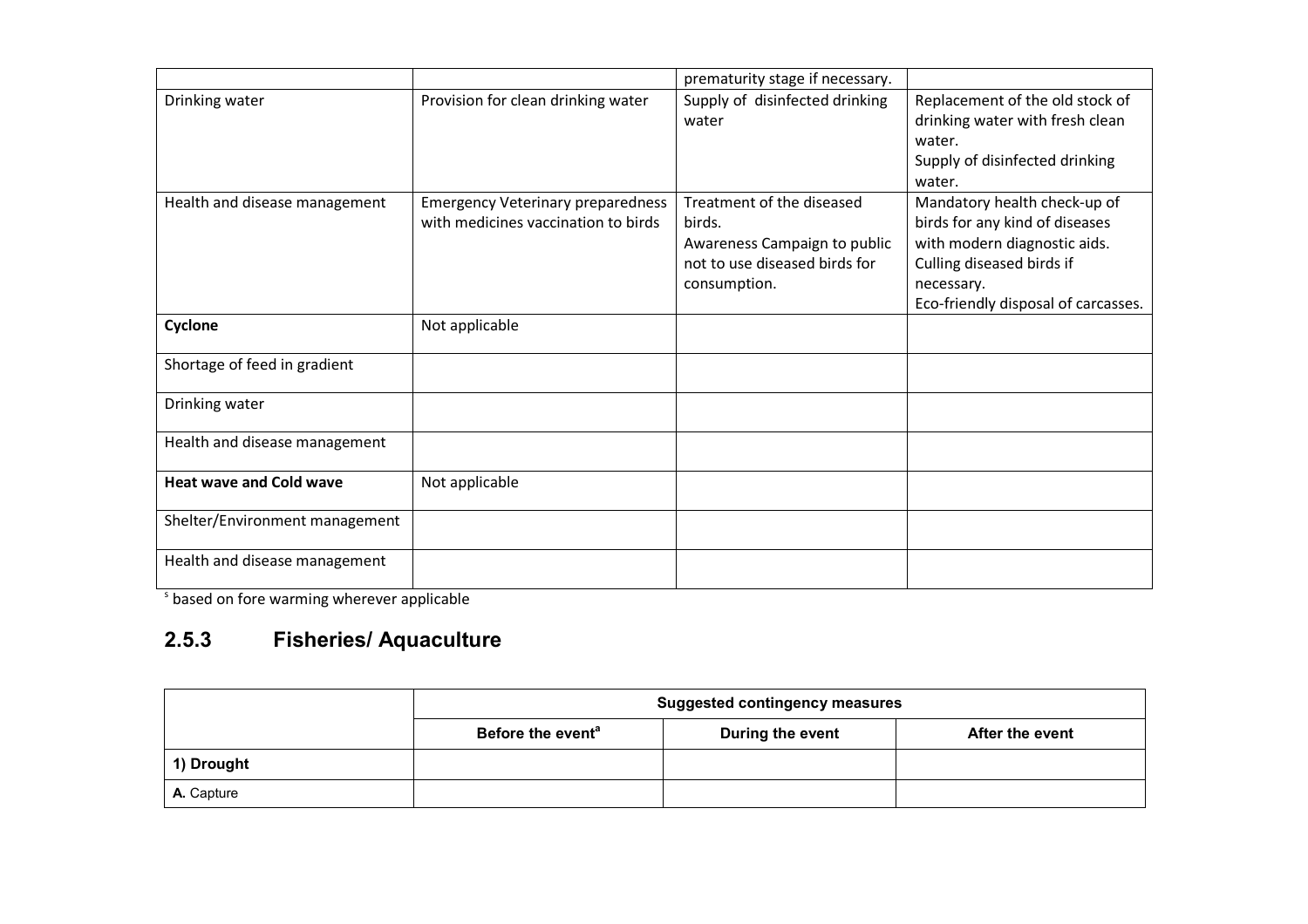| Marine                                                                  |                                                                                                                                                                                                                                        |                                                                                                                                                                                                                        |                                                                                                                                                    |
|-------------------------------------------------------------------------|----------------------------------------------------------------------------------------------------------------------------------------------------------------------------------------------------------------------------------------|------------------------------------------------------------------------------------------------------------------------------------------------------------------------------------------------------------------------|----------------------------------------------------------------------------------------------------------------------------------------------------|
| Inland                                                                  | Arrangement of water pump                                                                                                                                                                                                              | Supply of water                                                                                                                                                                                                        | If situation is not controllable, the<br>settlement of insurance and finance<br>support may be provided                                            |
|                                                                         |                                                                                                                                                                                                                                        |                                                                                                                                                                                                                        |                                                                                                                                                    |
|                                                                         |                                                                                                                                                                                                                                        |                                                                                                                                                                                                                        |                                                                                                                                                    |
|                                                                         |                                                                                                                                                                                                                                        |                                                                                                                                                                                                                        |                                                                                                                                                    |
| <b>B.</b> Aquaculture                                                   |                                                                                                                                                                                                                                        |                                                                                                                                                                                                                        |                                                                                                                                                    |
| (i) Shallow water in ponds due to<br>insufficient rains/inflow          | Arrangement of water pump                                                                                                                                                                                                              | Supply of water by pumping                                                                                                                                                                                             |                                                                                                                                                    |
| (ii) Impact of salt load build up in<br>ponds / change in water quality |                                                                                                                                                                                                                                        |                                                                                                                                                                                                                        |                                                                                                                                                    |
| (iii) Any other                                                         |                                                                                                                                                                                                                                        |                                                                                                                                                                                                                        |                                                                                                                                                    |
| 2) Floods                                                               |                                                                                                                                                                                                                                        |                                                                                                                                                                                                                        |                                                                                                                                                    |
| A. Capture                                                              | Repair and maintenance of bunds<br>upto the danger level.                                                                                                                                                                              | Regular check up of the bunds                                                                                                                                                                                          | If situation is not controllable, the<br>settlement of insurance and finance<br>support may be provided                                            |
| Marine                                                                  |                                                                                                                                                                                                                                        |                                                                                                                                                                                                                        |                                                                                                                                                    |
| (i) Loss of stock                                                       | 1. Construction of humane shelter.<br>2. Storage of sand filled bags for<br>emergency use.<br>3. Repair and maintenance of bunds.<br>4. Preparedness for relief $&$ rescue<br>5. Insurance coverage provision for<br>life and property | 1. Timely broadcast and<br>telecast and other types of<br>announcement warning about<br>the danger level with respect<br>to water level.<br>2. Evacuation of people to flood<br>shelter areas.<br>3. Relief operation. | 1. Relief operation will continue.<br>2. Care of health of affected people<br>3. Settlement of insurance.<br>4. Financial support to other people. |
|                                                                         | Take appropriate measures to check<br>seepage into pond e.g. Raising bunds<br>to prevent entry of water                                                                                                                                | Check the water quality $&$ take<br>appropriate action                                                                                                                                                                 | 1. Application of lime.<br>2. Application of Alum.                                                                                                 |
| (ii) Changes in water quality                                           |                                                                                                                                                                                                                                        |                                                                                                                                                                                                                        | 3. Application of KMnO <sub>4</sub>                                                                                                                |
| (iii) Health and diseases                                               | Stock preventive medicines, vaccines                                                                                                                                                                                                   | Prevent influx of diseased fish<br>from outside source, Check                                                                                                                                                          | 1. Application of lime and $K MnO4$ .<br>2. Assessment of the health status of                                                                     |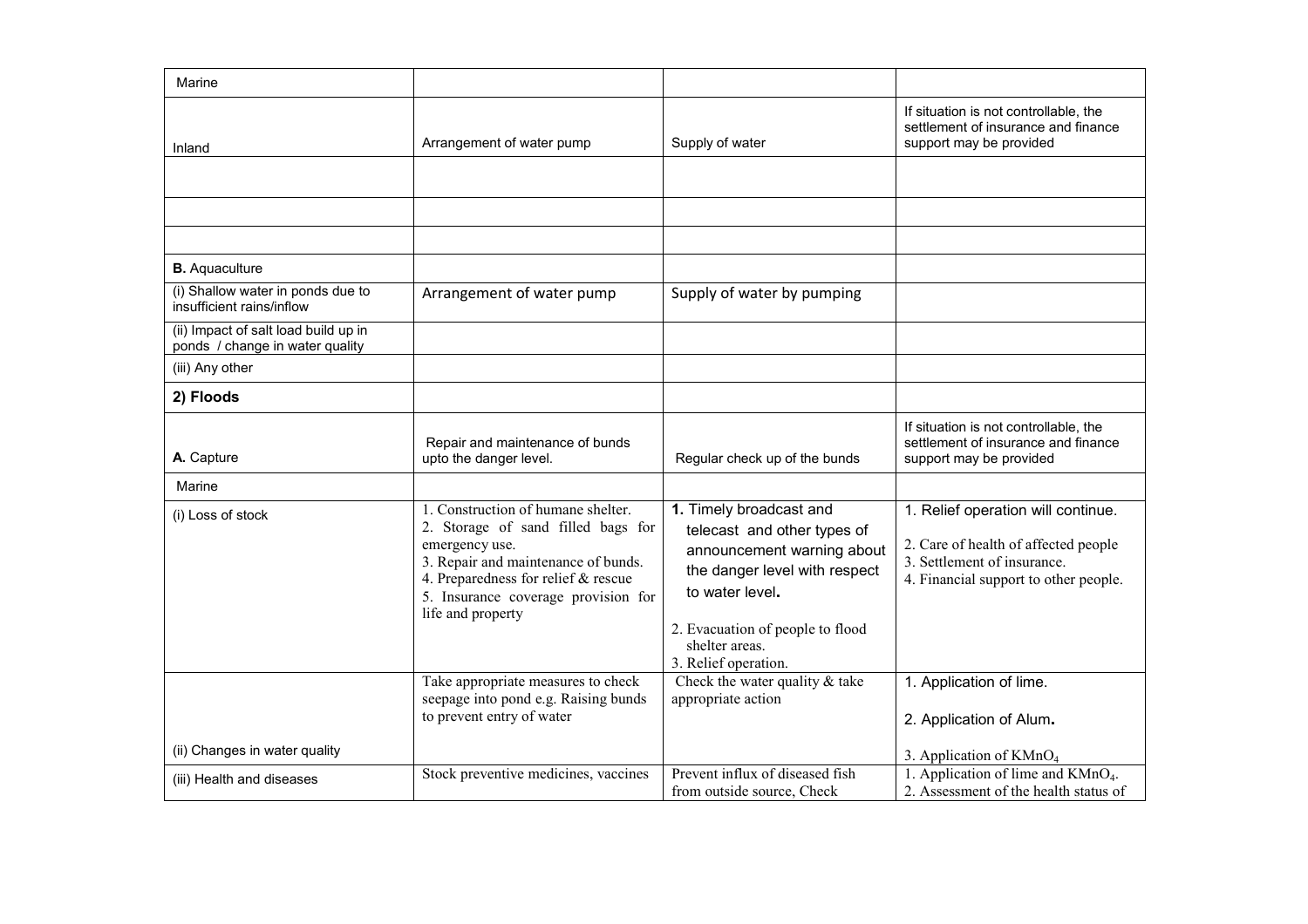|                                                                 |                                                                               | through nets<br>Administer medicines through<br>random catch<br>Disinfect water by lime, KMnO4 | fish and accordingly control measure<br>should be taken.<br>3. Control on transport of brooders<br>and seeds. |
|-----------------------------------------------------------------|-------------------------------------------------------------------------------|------------------------------------------------------------------------------------------------|---------------------------------------------------------------------------------------------------------------|
| (iii) No.of houses damaged                                      |                                                                               |                                                                                                |                                                                                                               |
| (iv) Loss of stock                                              |                                                                               |                                                                                                |                                                                                                               |
| (v) Changes in water quality                                    | Water parameters should be<br>regularized by application of proper<br>inputs. | Regular maintenance should be<br>done                                                          | If necessary dewatering may be done<br>may be done to refill pump water.                                      |
| (vi) Health and diseases                                        |                                                                               |                                                                                                |                                                                                                               |
| <b>B.</b> Aquaculture                                           |                                                                               |                                                                                                |                                                                                                               |
| (i) Inundation with flood water                                 | Strengthening of pond dyke                                                    | Use of boundary net                                                                            | Repairing of damage dyke                                                                                      |
| (ii) Water contamination and changes<br>in water quality        | Regular liming                                                                | Close monitoring                                                                               | Liming as prophylactic treatment                                                                              |
| (iii) Health and diseases                                       | Regular liming                                                                | Close monitoring                                                                               | Health check up by netting and<br>application of chemicals as required                                        |
| (iv) Loss of stock and inputs (feed,<br>chemicals etc)          | Keep ready additional stock                                                   | Close monitoring                                                                               | Introduce new fingerlings. Damage<br>feed and chemical should be<br>discarded.                                |
| (v) Infrastructure damage (pumps,<br>aerators, huts etc)        |                                                                               |                                                                                                |                                                                                                               |
| (vi) Any other                                                  |                                                                               |                                                                                                |                                                                                                               |
| 3. Cyclone / Tsunami                                            |                                                                               |                                                                                                |                                                                                                               |
| A. Capture                                                      |                                                                               |                                                                                                |                                                                                                               |
| Marine                                                          |                                                                               |                                                                                                |                                                                                                               |
| (i) Average compensation paid due to<br>loss of fishermen lives |                                                                               |                                                                                                |                                                                                                               |
| (ii) Avg. no. of boats / nets/damaged                           |                                                                               |                                                                                                |                                                                                                               |
| (iii) Avg. no. of houses damaged                                |                                                                               |                                                                                                |                                                                                                               |
| Inland                                                          |                                                                               |                                                                                                |                                                                                                               |
| B. Aquaculture                                                  |                                                                               |                                                                                                |                                                                                                               |